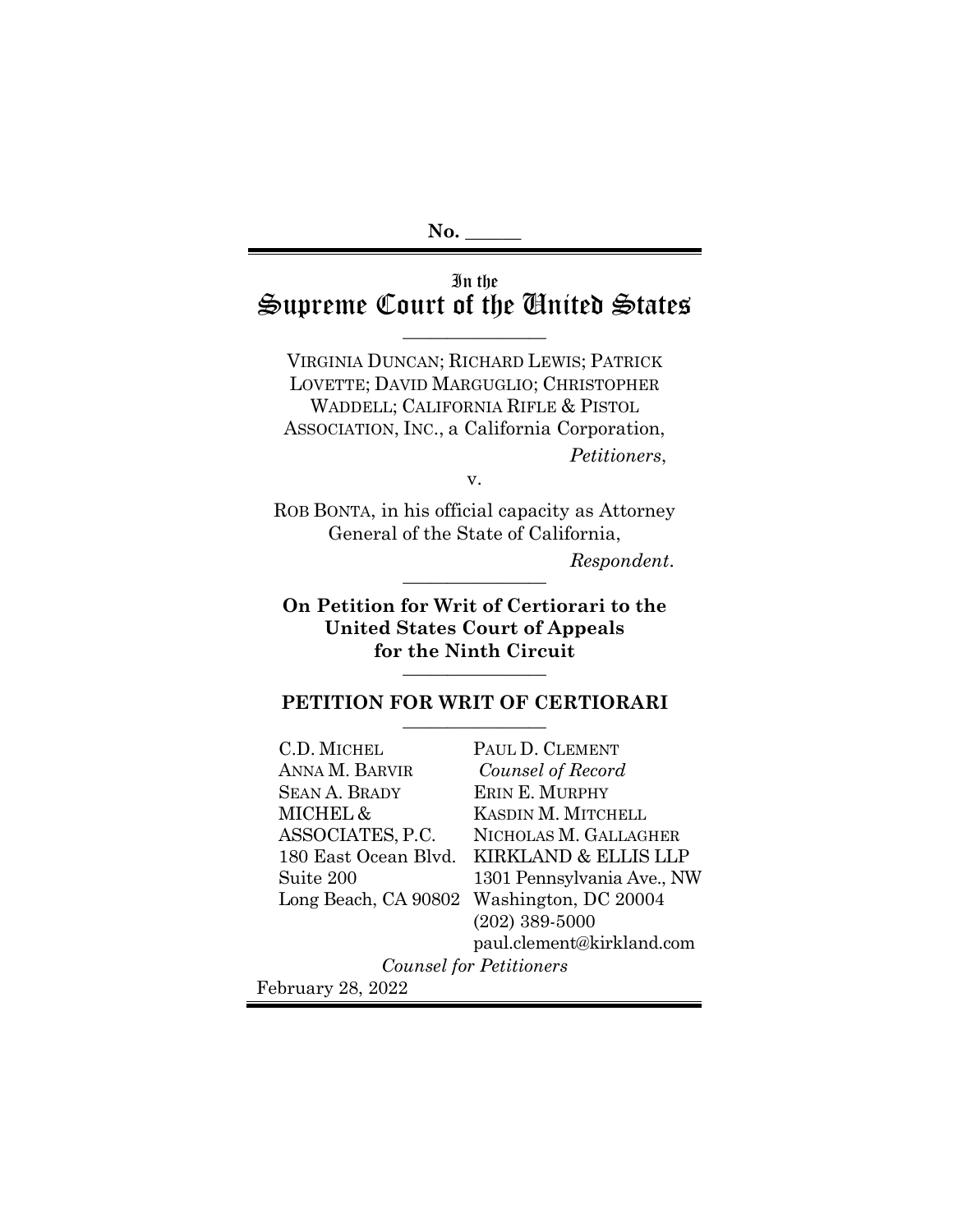### **QUESTION PRESENTED**

In *District of Columbia v. Heller*, this Court held that the Second Amendment protects arms that are "typically possessed by law-abiding citizens for lawful purposes." 554 U.S. 570, 625 (2008). Yet California prohibits the possession of firearm magazines capable of holding more than 10 rounds of ammunition, even though these magazines are widely owned and standard-issue for handguns and long guns typically owned for self-defense. And California does not stop at banning the acquisition of these common magazines prospectively; its law applies retrospectively to treat any non-compliant magazine as contraband—no matter how long, lawfully, or safely it has been possessed—thereby dispossessing citizens of lawfully acquired and constitutionally protected property without any compensation from the state. A divided en banc panel of the Ninth Circuit nevertheless upheld California's ban—even as it purported to assume that the prohibited magazines are protected by the Second Amendment—in an opinion that generated multiple dissents and over panel and district court opinions to the contrary. In doing so, moreover, the en banc panel made clear that the Ninth Circuit will continue to apply a heightened-in-name-only form of scrutiny in the Second Amendment context "unless and until the Supreme Court tells" it otherwise. App.14.

The questions presented are:

1. Whether a blanket, retrospective, and confiscatory law prohibiting ordinary law-abiding citizens from possessing magazines in common use violates the Second Amendment.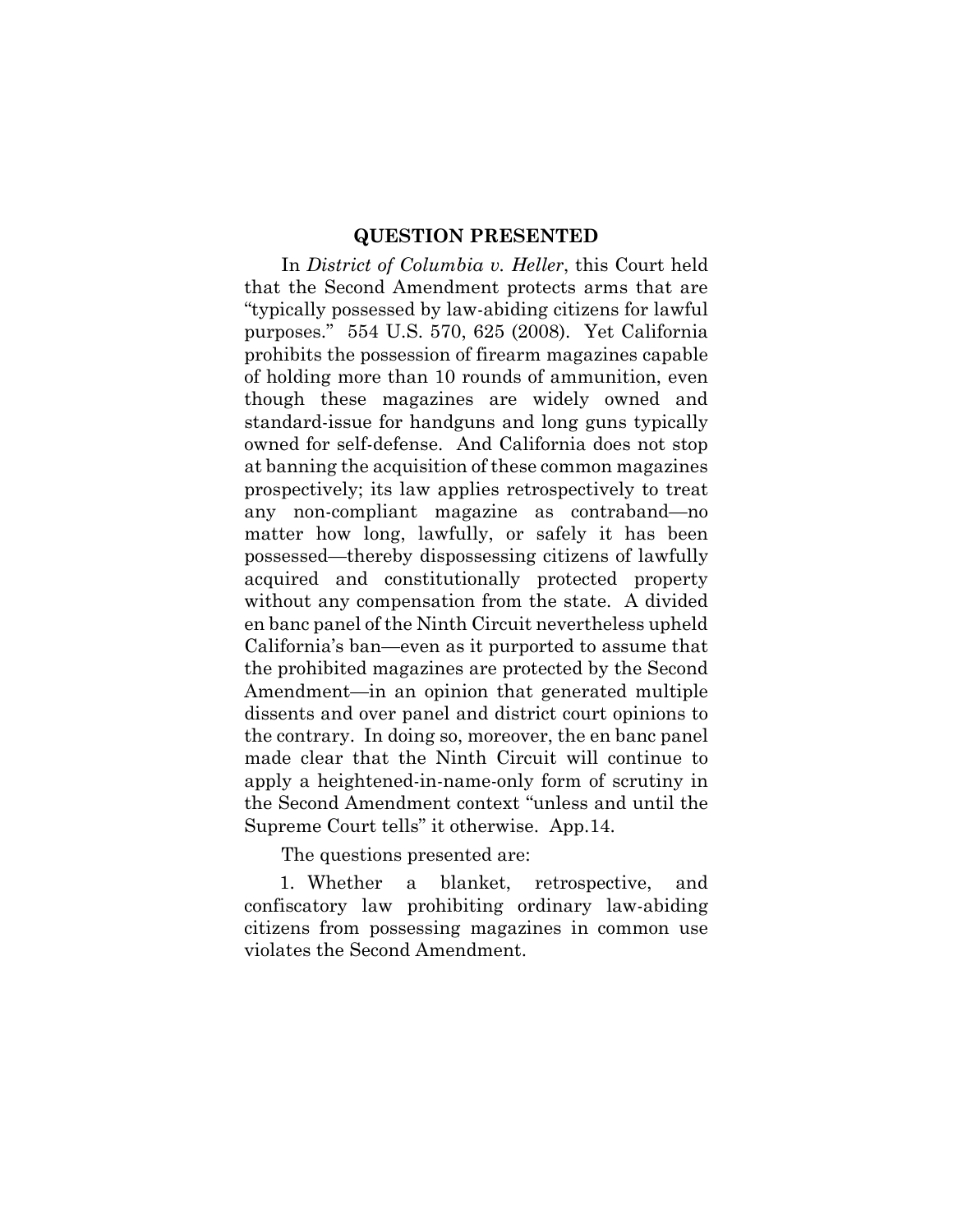2. Whether a law dispossessing citizens without compensation of property that was lawfully acquired and long possessed without incident violates the Takings Clause.

3. Whether the "two-step" approach that the Ninth Circuit and other lower courts apply to Second Amendment challenges is consistent with the Constitution and this Court's precedent.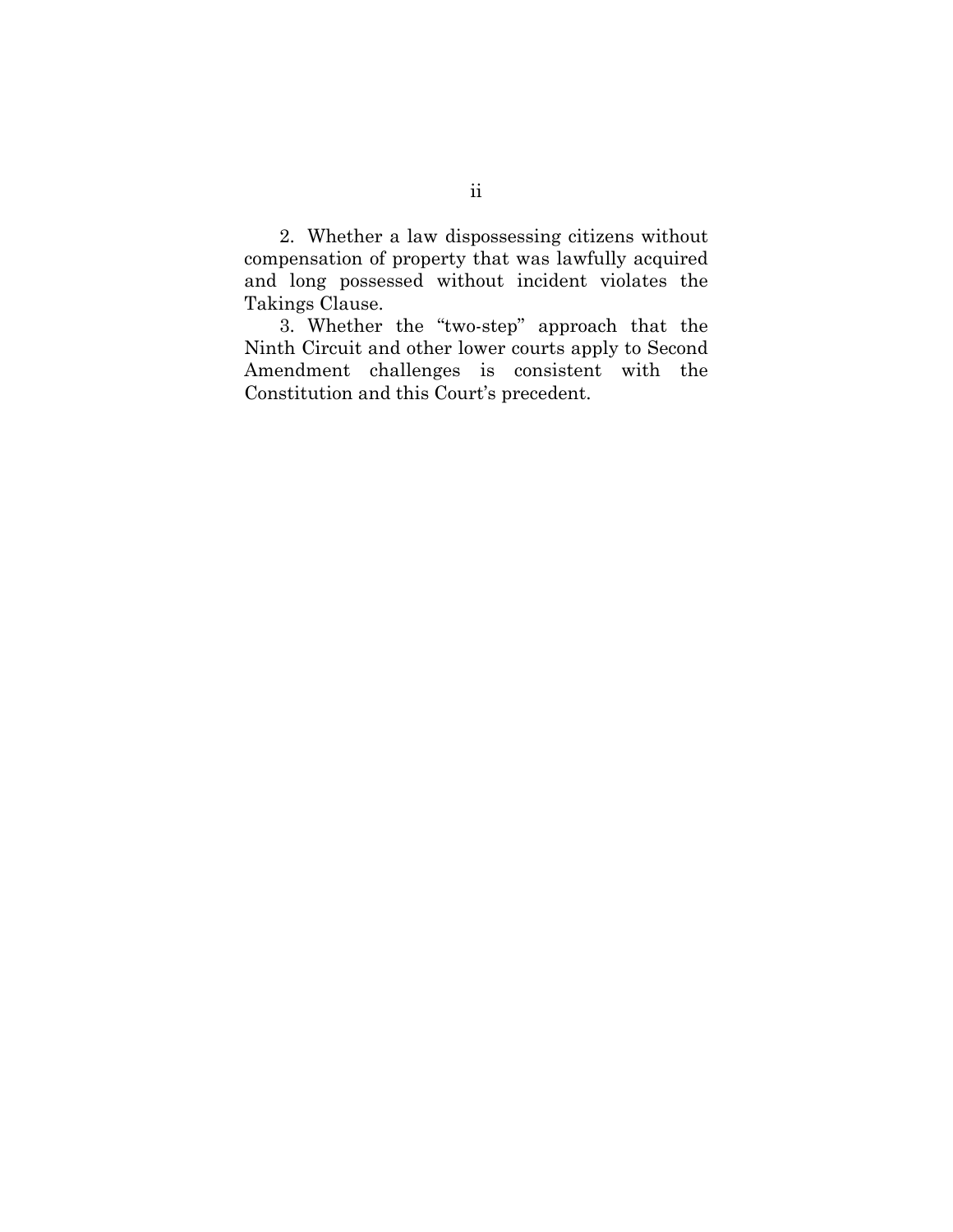#### **PARTIES TO THE PROCEEDING**

Virginia Duncan, Richard Lewis, Patrick Lovette, David Marguglio, Christopher Waddell, and the California Rifle & Pistol Association, Inc., are petitioners here and were plaintiffs-appellees below.

Rob Bonta, in his official capacity as Attorney General of California, is respondent here and was defendant-appellant below.

Xavier Becerra, in his official capacity as Attorney General of California, was also a defendant-appellant below, but was appointed to serve as Secretary of Health and Human Services and is no longer a party to these proceedings.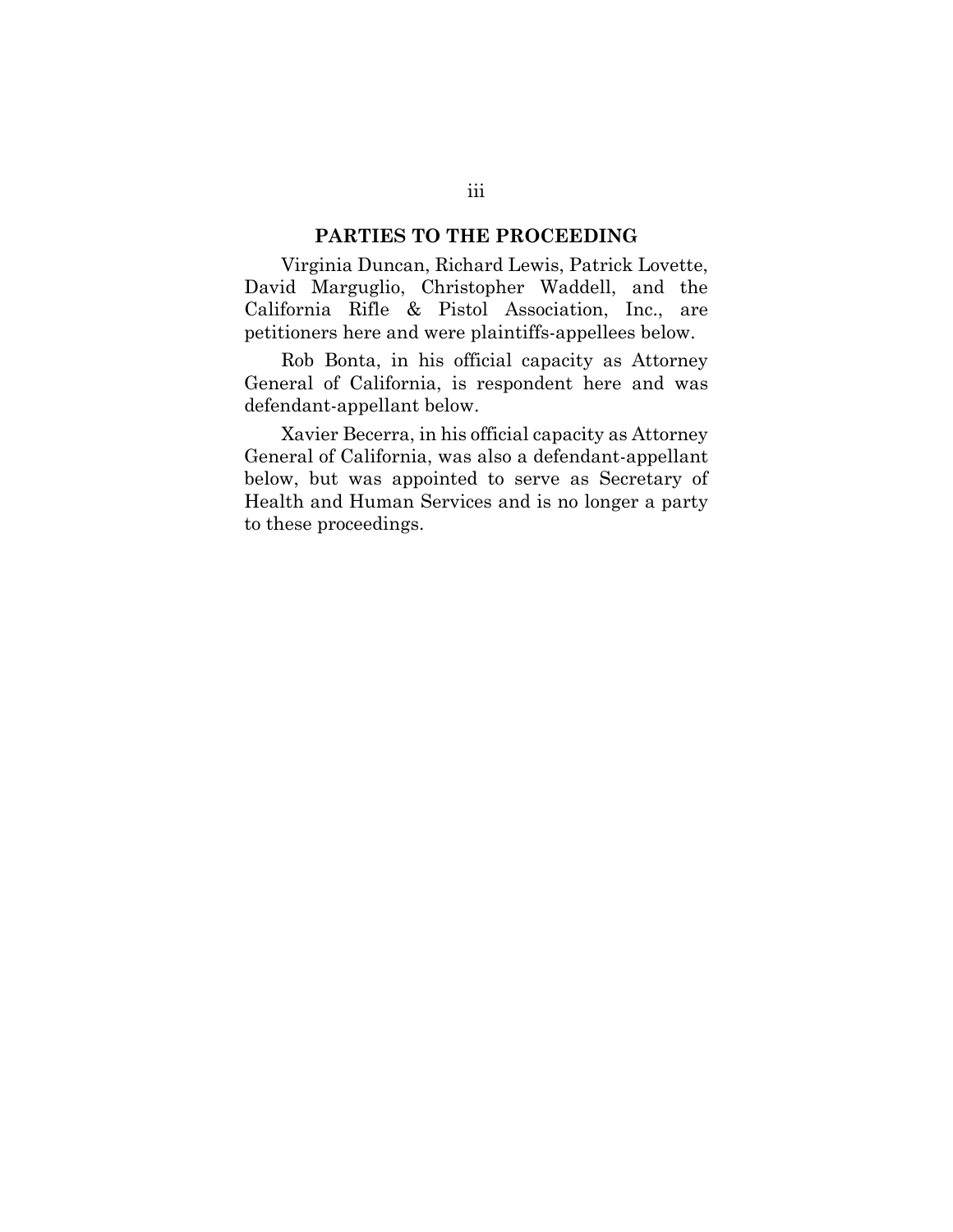### **CORPORATE DISCLOSURE STATEMENT**

The California Rifle & Pistol Association has no parent corporation, and no publicly held company owns 10 percent or more of its stock.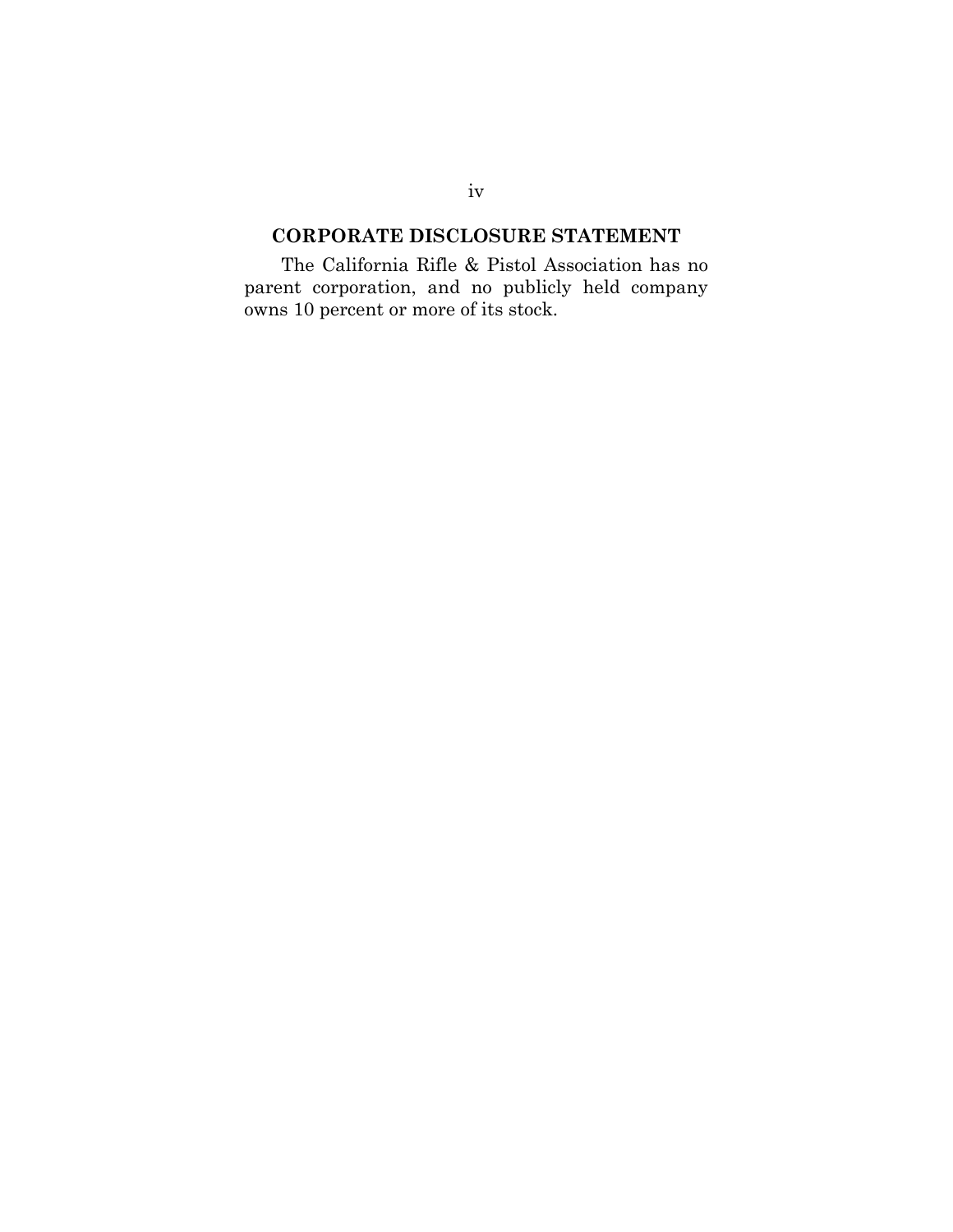#### **STATEMENT OF RELATED PROCEEDINGS**

*Duncan v. Bonta*, No. 19-55376 (9th Cir.) (en banc) (opinion issued Nov. 30, 2021; mandate stayed in part pending petition for certiorari Dec. 20, 2021).

*Duncan v. Becerra*, No. 19-55376 (9th Cir.) (panel opinion issued Aug. 14, 2020; rehearing en banc granted, opinion vacated Feb. 25, 2021).

*Duncan v. Becerra*, No. 17-cv-1017-BEN-JLB (S.D. Cal.) (order granting preliminary injunction issued June 29, 2017; order granting plaintiffs' motion for summary judgment, declaring California Penal Code §32310 unconstitutional and enjoining enforcement issued Mar. 29, 2019; order staying in part judgment pending appeal issued Apr. 4, 2019).

*Duncan v. Becerra*, No. 17-56081 (9th Cir.) (memorandum opinion affirming preliminary injunction issued July 17, 2018).

There are no other proceedings in any court that are directly related to this case.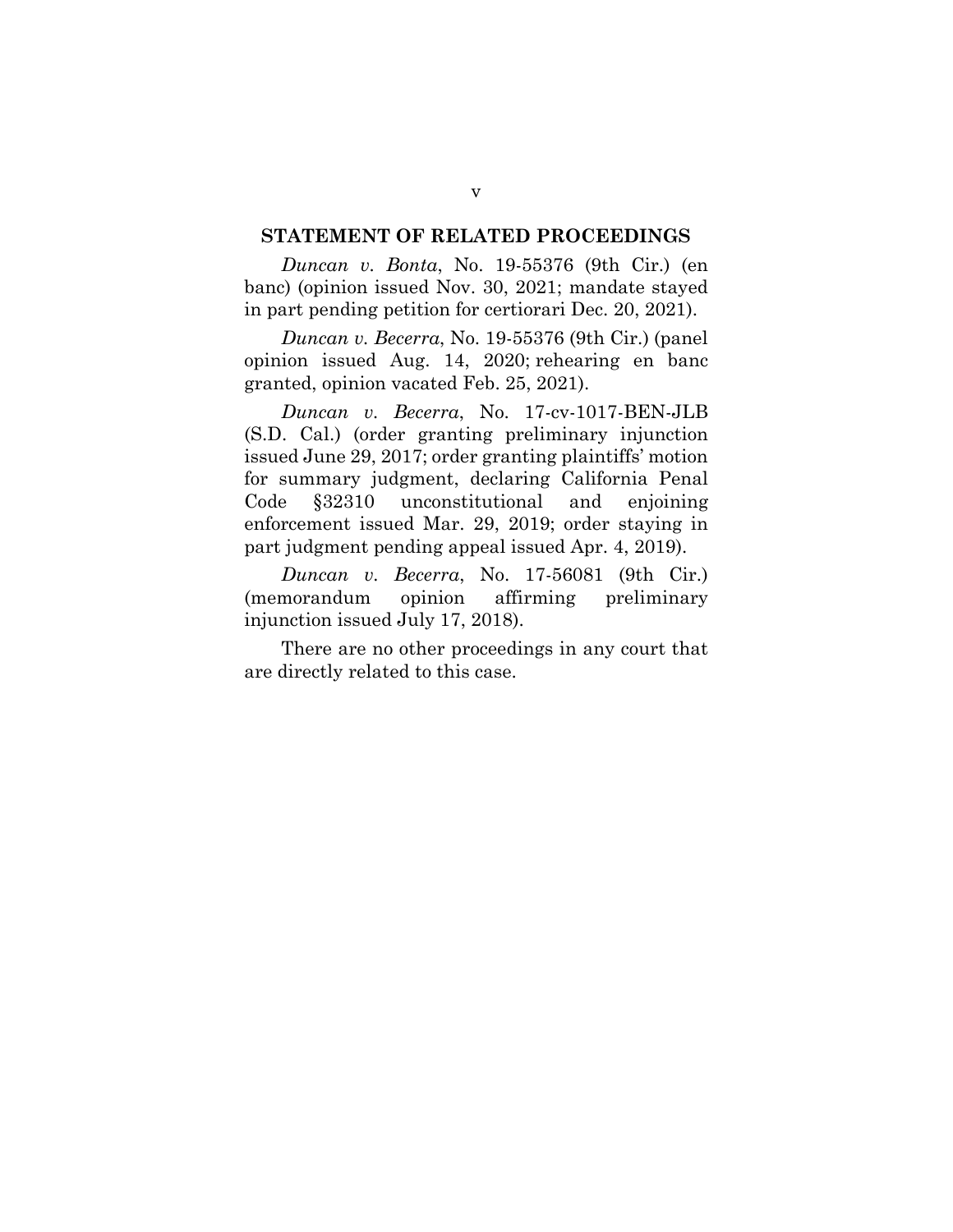# **TABLE OF CONTENTS**

| PARTIES TO THE PROCEEDING iii                                                                                                                                               |
|-----------------------------------------------------------------------------------------------------------------------------------------------------------------------------|
| CORPORATE DISCLOSURE STATEMENT iv                                                                                                                                           |
| STATEMENT OF RELATED PROCEEDINGS v                                                                                                                                          |
|                                                                                                                                                                             |
| PETITION FOR WRIT OF CERTIORARI  1                                                                                                                                          |
|                                                                                                                                                                             |
|                                                                                                                                                                             |
| CONSTITUTIONAL AND STATUTORY                                                                                                                                                |
|                                                                                                                                                                             |
| $A_{\cdot}$                                                                                                                                                                 |
| $B_{\cdot}$                                                                                                                                                                 |
| REASONS FOR GRANTING THE PETITION 18                                                                                                                                        |
| This Court Should Resolve The Protracted<br>I.<br>Disagreement Over Whether States May Ban<br>Arms Protected By The Second Amendment 20                                     |
| This Court Should Decide Whether Law-<br>II.<br>Abiding Citizens May Be Compelled To<br>Dispossess Themselves Of Lawfully Acquired<br>Property Without Just Compensation 24 |
| III. This Court Should Reject The Convoluted<br>Heightened-In-Name-Only Form Of Scrutiny<br>Embraced By Numerous Courts Of Appeals 27                                       |
|                                                                                                                                                                             |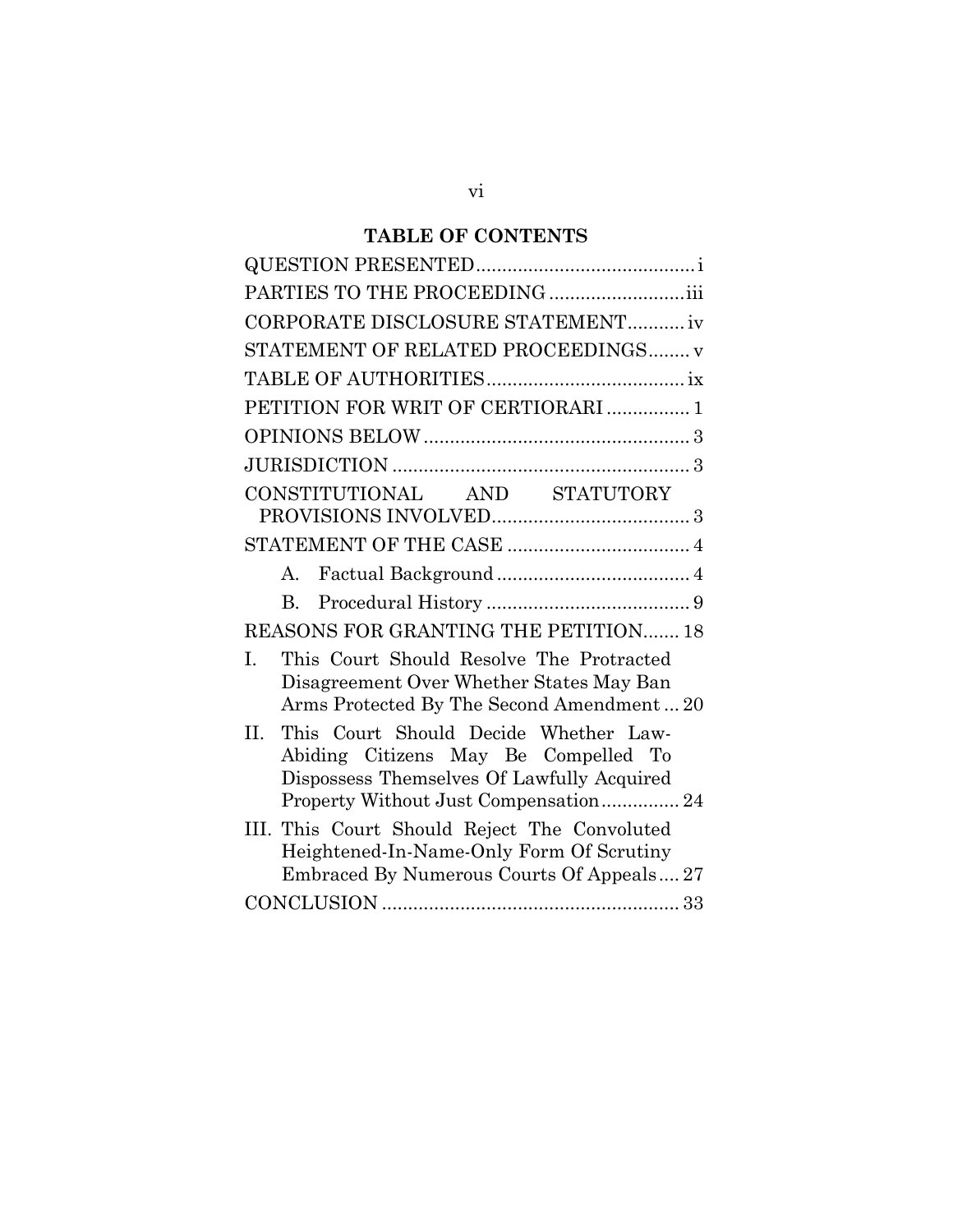### APPENDIX

### Appendix A

Opinion, United States Court of Appeals for the Ninth Circuit, *Duncan v. Bonta*, No. 19-55376 (Nov. 30, 2021)...................... App-1

#### Appendix B

Opinion, United States Court of Appeals for the Ninth Circuit, *Duncan v. Becerra*, No. 19- 55376 (Aug. 14, 2020).............................. App-172

### Appendix C

Opinion, United States Court of Appeals for the Ninth Circuit, *Duncan, et al. v. Becerra*, No. 17-56081 (July 17, 2018).... App-253

### Appendix D

Order Granting Plaintiffs' Motion for Summary Judgment, United States District Court for the Southern District of California, *Duncan, et al. v. Becerra*, No. 17-cv-1017-BEN-JLB (March 29, 2019).. App-268

### Appendix E

Order Granting Preliminary Injunction, United States District Court for the Southern District of California, *Duncan, et al. v. Becerra,* No. 17-cv-1017-BEN-JLB (June 29, 2017) ........................................ App-384

### Appendix F

Order Staying in Part Judgment Pending Appeal, United States District Court for the Southern District of California, *Duncan, et al. v. Becerra, et al.*, No. 17-cv-1017-BEN-JLB (April 4, 2019)................ App-453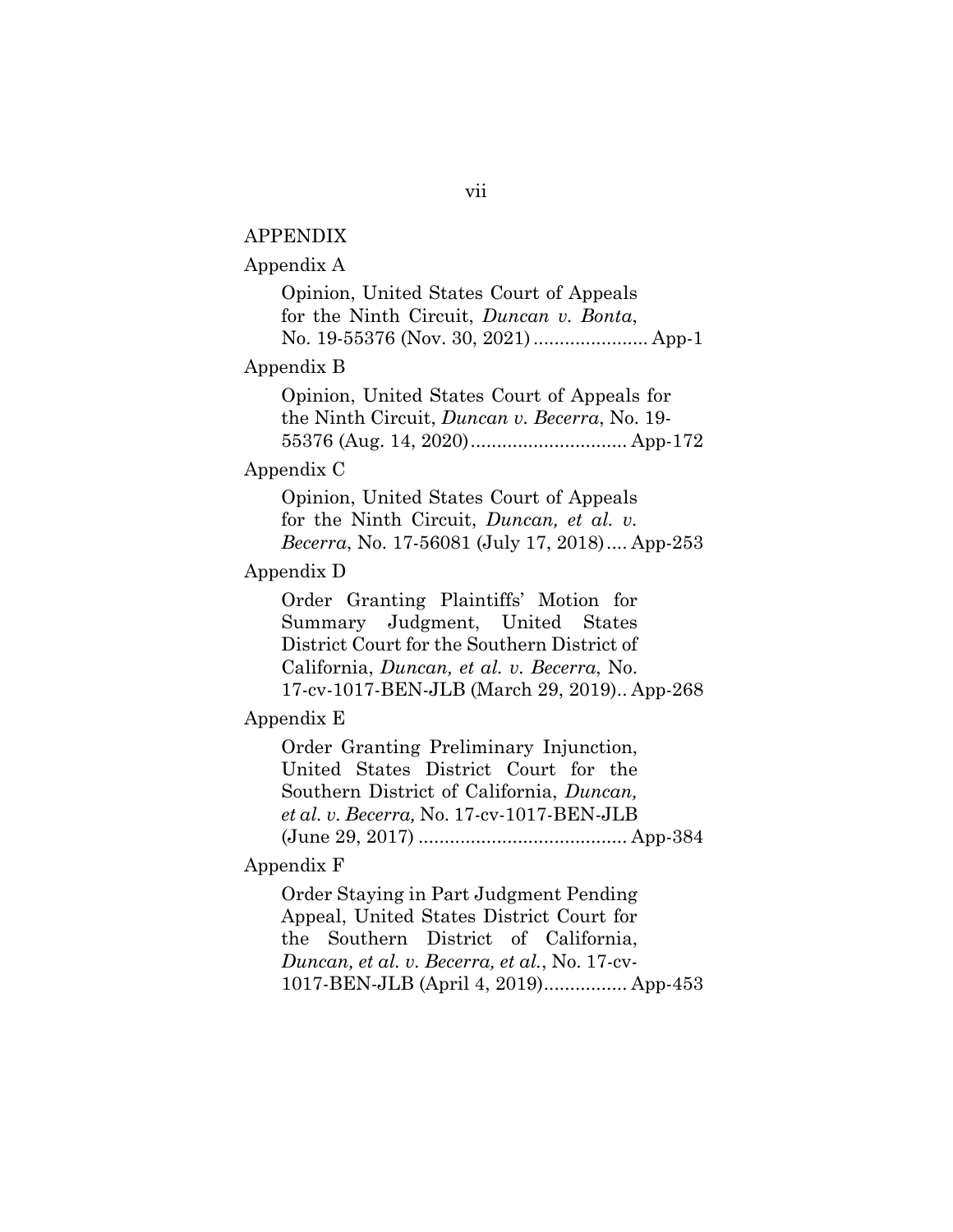# viii

Appendix G

| Relevant Statutory Provisions App-461 |
|---------------------------------------|
|                                       |
| Cal. Penal Code §16740 App-462        |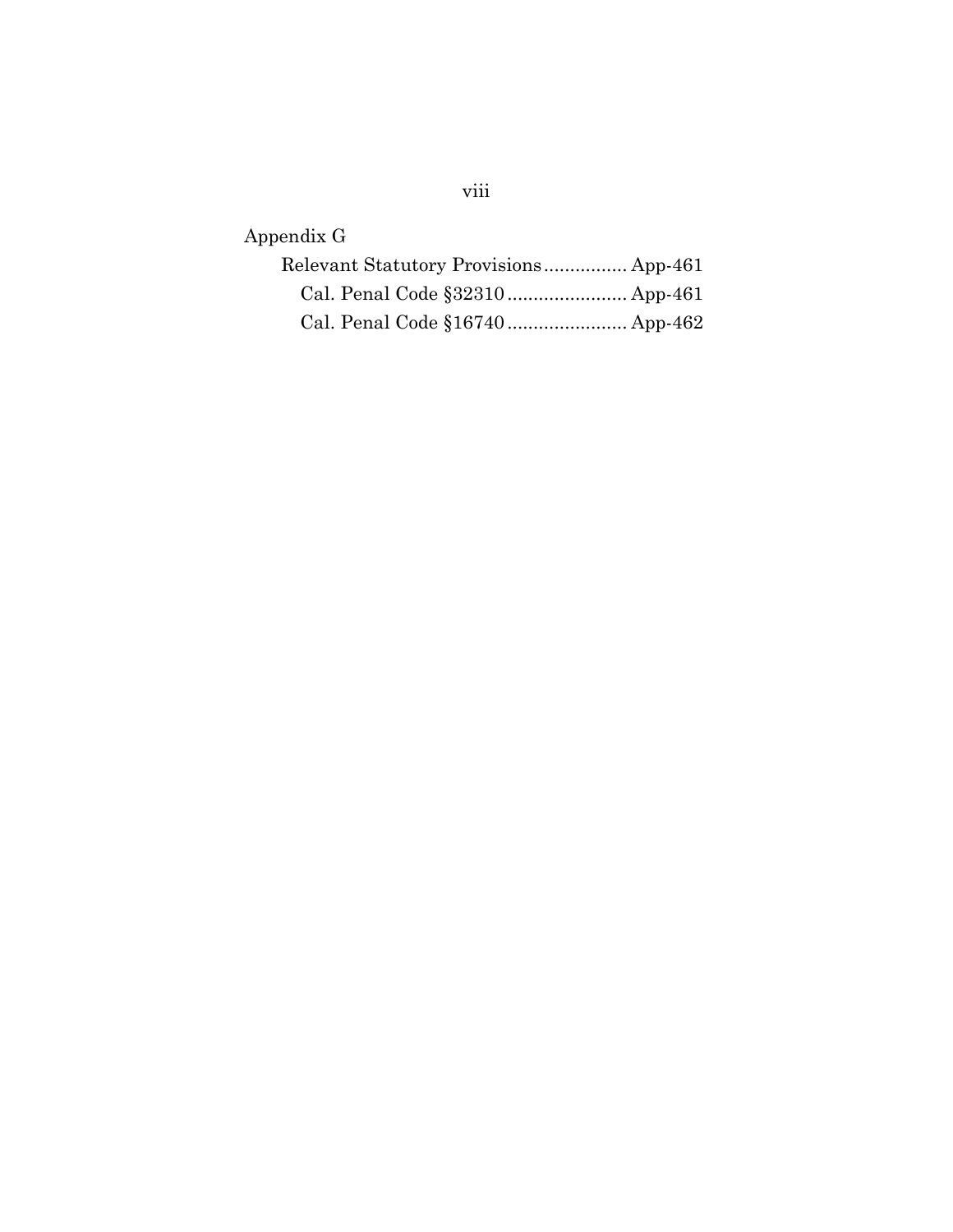# **TABLE OF AUTHORITIES**

# **Cases**

| Ams. for Prosperity Found. v. Bonta,                                          |
|-------------------------------------------------------------------------------|
| $ANJRPC$ v. Att'y Gen. of N.J.,                                               |
| Ashcroft v. Free Speech Coal.,                                                |
| Cedar Point Nursery v. Hassid,                                                |
| Chi., Burlington & Quincy R.R. Co.<br>v. City of Chicago,                     |
| District of Columbia v. Heller,                                               |
| Edenfield v. Fane,                                                            |
| Friedman v. City of Highland Park,<br>784 F.3d 406 (7th Cir. 2015) 23, 27, 28 |
| Fyock v. Sunnyvale,                                                           |
| Heller v. District of Columbia,<br>670 F.3d 1244 (D.C. Cir. 2011) 23, 27, 28  |
| Horne v. Dep't of Agriculture,                                                |
| Jackson v. City & Cnty. of San Francisco,                                     |
| Kelo v. City of New London,                                                   |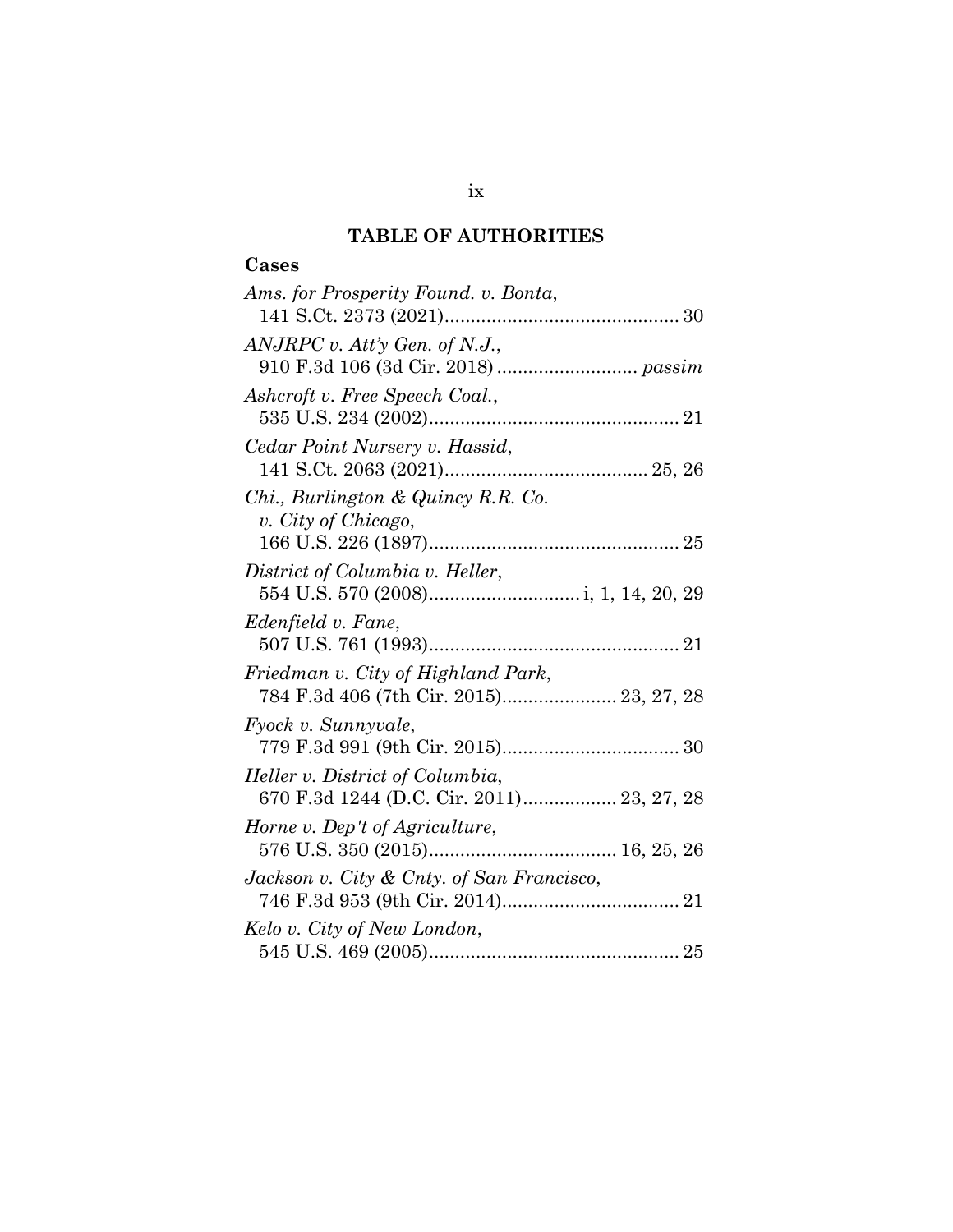| Kolbe v. Hogan,                                 |
|-------------------------------------------------|
|                                                 |
| Kolbe v. Hogan,                                 |
| 849 F.3d 117 (4th Cir. 2017) 15, 23             |
| Koontz v. St. Johns River Water Mgmt. Dist.,    |
|                                                 |
| Loretto                                         |
| v. Teleprompter Manhattan CATV Corp.,           |
|                                                 |
| McCullen v. Coakley,                            |
|                                                 |
| McCutcheon v. Fed. Election Comm'n,             |
|                                                 |
| McDonald v. City of Chicago,                    |
|                                                 |
| N.Y. State Rifle & Pistol Ass'n, Inc. v. Cuomo, |
|                                                 |
| N.Y. State Rifle & Pistol v. City of New York,  |
|                                                 |
| Packingham v. North Carolina,                   |
|                                                 |
| Robb v. Hungerbeeler,                           |
| Rogers v. Grewal,                               |
|                                                 |
| Se. Promotions Ltd. v. Conrad,                  |
|                                                 |
| Silvester v. Harris,                            |
|                                                 |
|                                                 |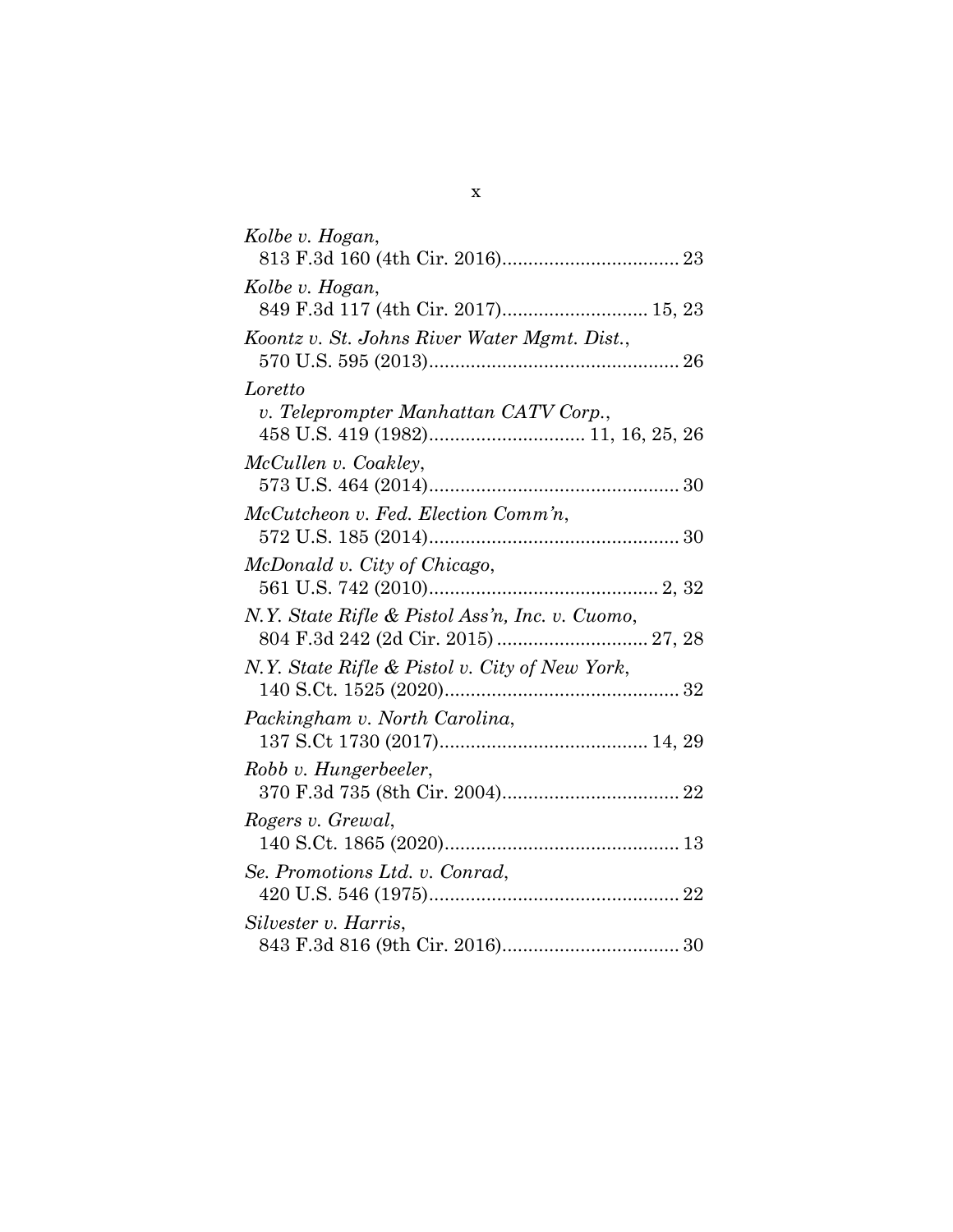| Tahoe-Sierra Pres. Council, Inc.                |
|-------------------------------------------------|
| v. Tahoe Reg'l Plan. Agency,                    |
|                                                 |
| United States v. Miller,                        |
|                                                 |
| Vincenty v. Bloomberg,                          |
|                                                 |
| Worman v. Healey,                               |
| 922 F.3d 26 (1st Cir. 2019) 27, 28              |
| <b>Constitutional Provisions</b>                |
|                                                 |
|                                                 |
| <b>Statutes</b>                                 |
|                                                 |
|                                                 |
|                                                 |
|                                                 |
|                                                 |
|                                                 |
|                                                 |
|                                                 |
| Act of Aug. 8, 2000, ch. 189, sec. 11, §265.02, |
| 2000 N.Y. Laws 2788 (amended 2013) 6            |
|                                                 |
|                                                 |
|                                                 |
|                                                 |
|                                                 |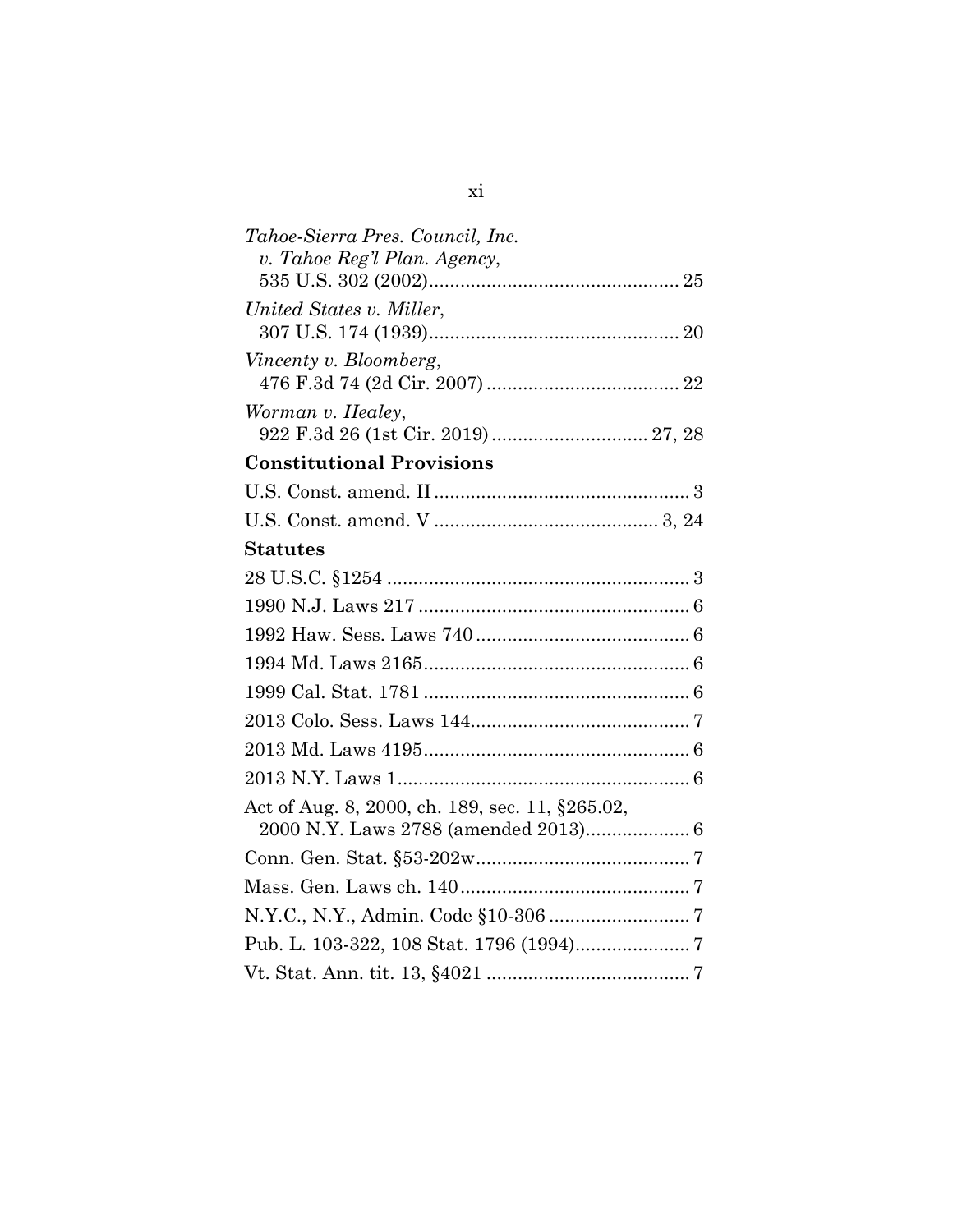# **Other Authorities**

| Appellant's Brief Regarding Rehearing En             |
|------------------------------------------------------|
| Banc, <i>Duncan</i> , 742 F. App'x 218 (No. 17-      |
|                                                      |
| Christopher S. Koper et al., An Updated              |
| Assessment of the Federal Assault Weapons            |
| Ban: Impacts on Gun Markets & Gun                    |
| <i>Violence, 1994-2003</i> , Rep. to the Nat'l Inst. |
| of Justice, U.S. Dep't of Justice (2004),            |
|                                                      |
| Order, <i>Duncan</i> , 742 F. App'x 218 (No. 17-     |
|                                                      |
| S.B. 1446, 2015-2016 Reg. Sess. (Cal. 2016)  8       |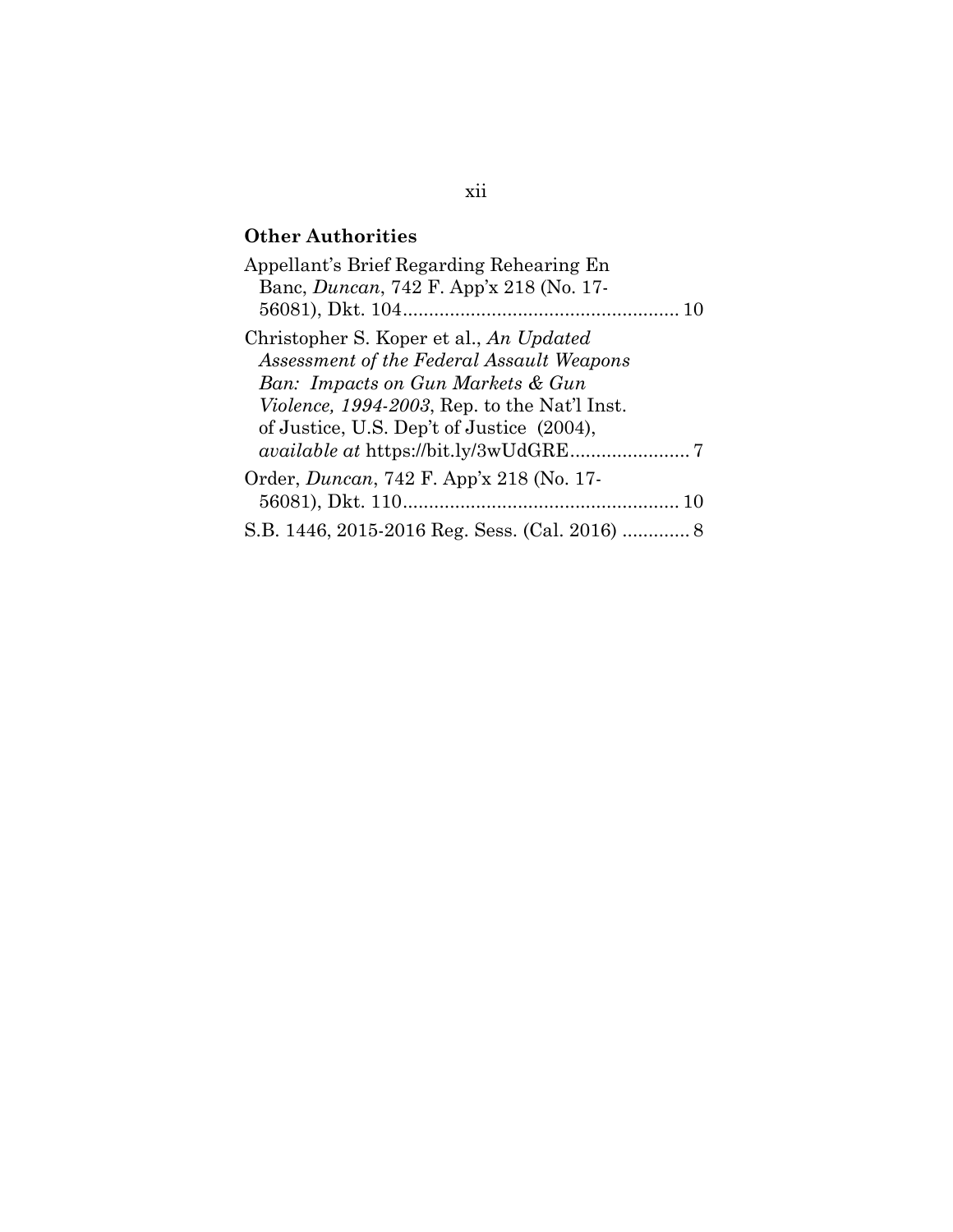### **PETITION FOR WRIT OF CERTIORARI**

In *District of Columbia v. Heller*, this Court held that the Second Amendment protects arms that are "typically possessed by law-abiding citizens for lawful purposes." 554 U.S. 570, 625 (2008). Given that *Heller* abrogated longstanding circuit precedent denying that the Second Amendment protected an individual right, one might have expected that states would readjust their firearms restrictions to make them *more protective* of this newly reaffirmed individual right. Instead, some states have spent the past decade moving in the opposite direction, imposing ever more draconian restrictions on common firearms and their components, including on magazines that come standard with the kind of handguns that *Heller*  declared indispensable to exercising the right enshrined in the Constitution. California's ban is the *non plus ultra* of this constitutionally dubious trend, as California was not content to prohibit the possession of standard-issue magazines prospectively, but now insists on confiscating such magazines from law-abiding citizens who lawfully acquired them and have possessed them without incident for decades. That retrospective and confiscatory prohibition is the rare law that manages to offend two guarantees of the Bill of Rights, violating both the Second Amendment and the Takings Clause.

The decision below upheld this constitutional dual threat, reversing district-court and panel decisions that correctly identified its constitutional infirmities, amidst vigorous en banc dissents. Like other courts upholding such laws (albeit few as extreme as this one), the Ninth Circuit approved California's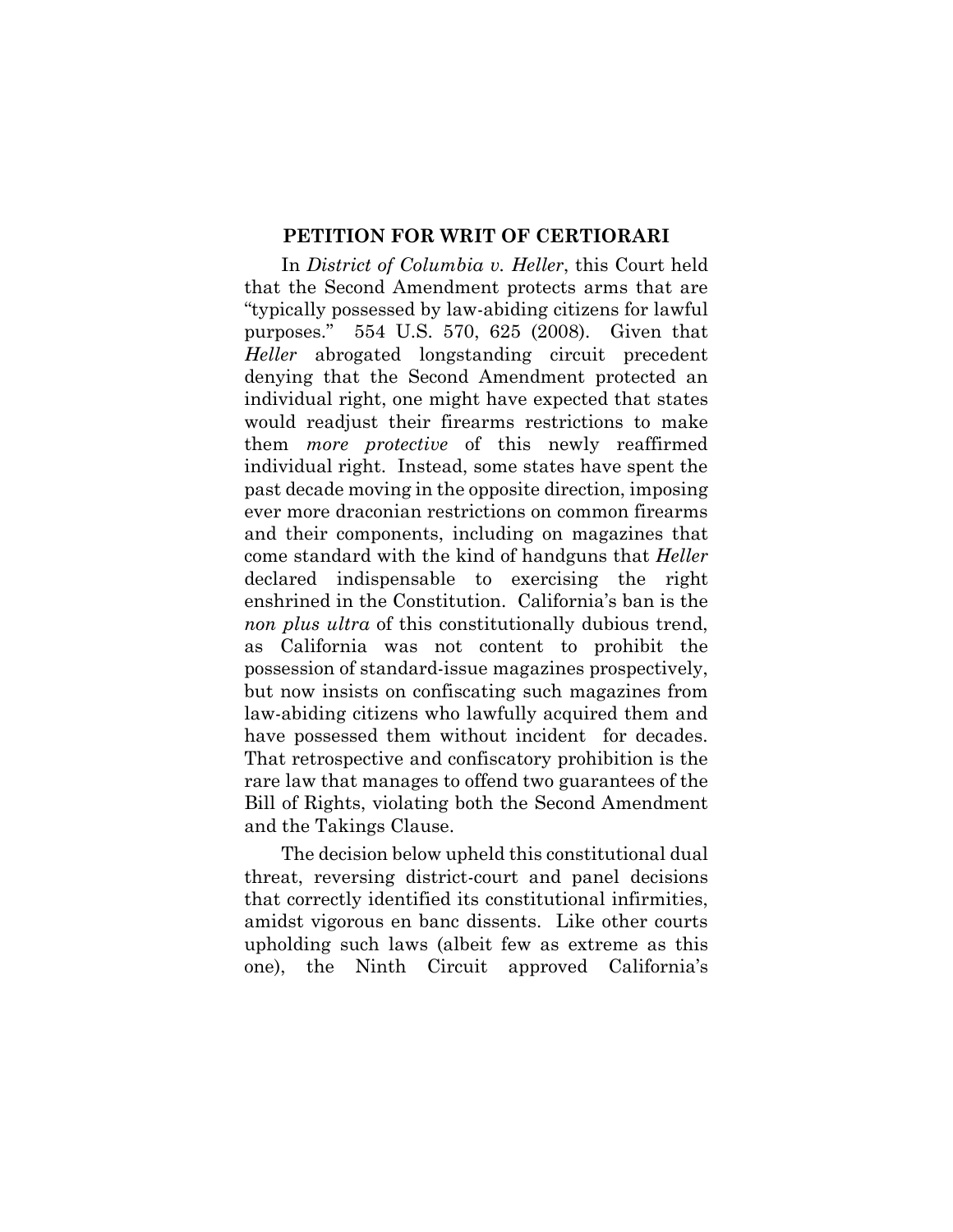confiscatory law by applying a dilutive two-step mode of analysis that resembles no other form of heightened scrutiny, but operates almost exactly like the balancing approach expressly rejected by this Court in *Heller.* Indeed, as one dissenting judge noted, this case marks at least the *fiftieth* time since *Heller* that the Ninth Circuit has rejected a Second Amendment challenge, having *not once* ruled the other way. App.156. That remarkable track record confirms beyond doubt that the Ninth Circuit's watered-down approach cannot be reconciled with this Court's admonition that the Second Amendment may not be "singled out for special—and specially unfavorable treatment." *McDonald v. City of Chicago*, 561 U.S. 742, 779-80 (2010) (plurality opinion).

The decision below disregards the basic protection of the Takings Clause for good measure. It is well settled that requiring citizens to physically dispossess themselves of lawfully acquired property is a physical taking that categorically requires just compensation. Yet the decision below concluded that a state may freely deprive people of any property it deems "too dangerous to society for persons to possess"—even as the court purported to assume (albeit without actually deciding) that the property at issue is property that the Constitution explicitly entitles the people to "keep." App.39-40. It is bad enough to hold that a state may prohibit arms that the Second Amendment protects. To hold that a state may *confiscate* protected arms that have been lawfully and safely possessed for decades is plainly a bridge too far. This Court should grant review, resolve the intense disagreement about what arms citizens have a right to keep for self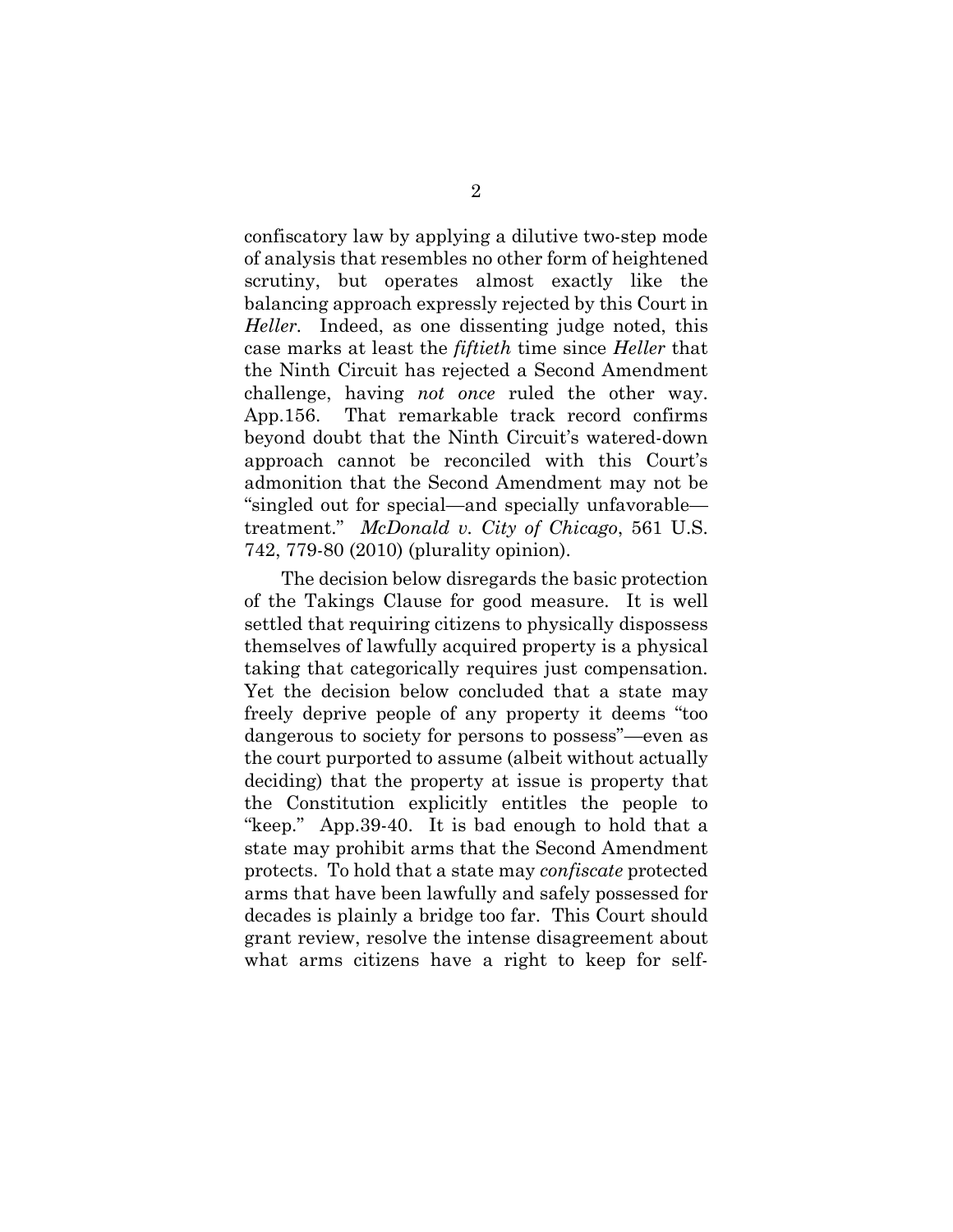defense, and confirm that California can neither prohibit nor confiscate what the Constitution protects.

### **OPINIONS BELOW**

The Ninth Circuit's en banc opinion is reported at 19 F.4th 1087 and reproduced at App.1-171. The Ninth Circuit's panel opinion is reported at 970 F.3d 1133 and reproduced at App.172-252. The Ninth Circuit's opinion at the preliminary-injunction stage is reported at 742 F. App'x 218 and reproduced at App.253-67. The district court's summary-judgment and preliminary-injunction opinions are printed at 366 F. Supp. 3d 1131 and 265 F. Supp. 3d 1106 and reproduced at App.268-383 and App.384-452. The district court's opinion staying the judgment in part pending appeal is unreported but available at 2019 WL 1510340 and reproduced at App.453-60.

### **JURISDICTION**

The Ninth Circuit issued its en banc opinion on November 30, 2021. This Court has jurisdiction under 28 U.S.C. §1254(1).

### **CONSTITUTIONAL AND STATUTORY PROVISIONS INVOLVED**

The Second Amendment provides: "A well regulated Militia, being necessary to the security of a free State, the right of the people to keep and bear Arms, shall not be infringed." U.S. Const. amend. II.

The Takings Clause of the Fifth Amendment provides: "Nor shall private property be taken for public use, without just compensation." U.S. Const. amend. V.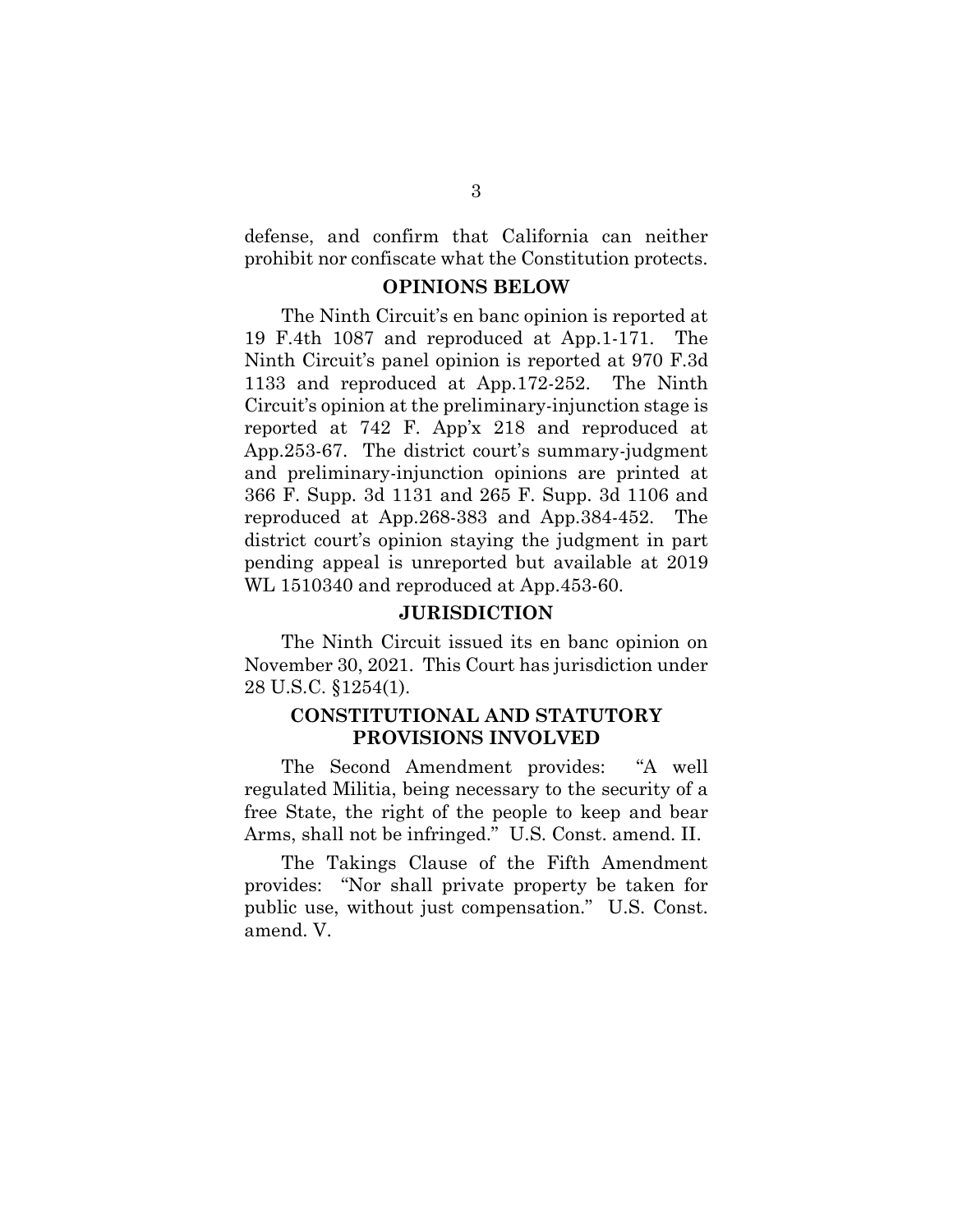The relevant provisions of California's laws, Cal. Penal Code §§32310 & 16740 are reproduced at App. 461-62.

### **STATEMENT OF THE CASE**

#### **A. Factual Background**

1. Magazines that hold more than 10 rounds of ammunition are commonly owned by millions of Americans for all manner of lawful purposes, including self-defense, sporting, and hunting. Americans own roughly 115 million of these magazines, App.176, which have long come standardissue with many of the most popular handguns and long guns on the market, accounting for "approximately half of all privately owned magazines in the United States," App.4-5.

Firearms capable of firing more than 10 rounds without reloading are nothing new. "[T]he first firearm that could fire more than ten rounds without reloading was invented around 1580," and several such handguns and long guns "pre-date[d] the American Revolution," some by "nearly one hundred years." App.188. For example, the popular Pepperbox-style pistol could "shoot 18 or 24 shots before reloading individual cylinders," and the Girandoni air rifle, which "had a 22-round capacity," "was famously carried on the Lewis and Clark expedition." *Id.* By the 1830s, these and other models of arms capable of firing more than 10 rounds without reloading had become "common." App.130.

In the 1860s, "repeating, cartridge-fed firearms" gained popularity, and many of the most popular models had magazines that held more than 10 rounds. App.189. For example, the Winchester 66 had a 17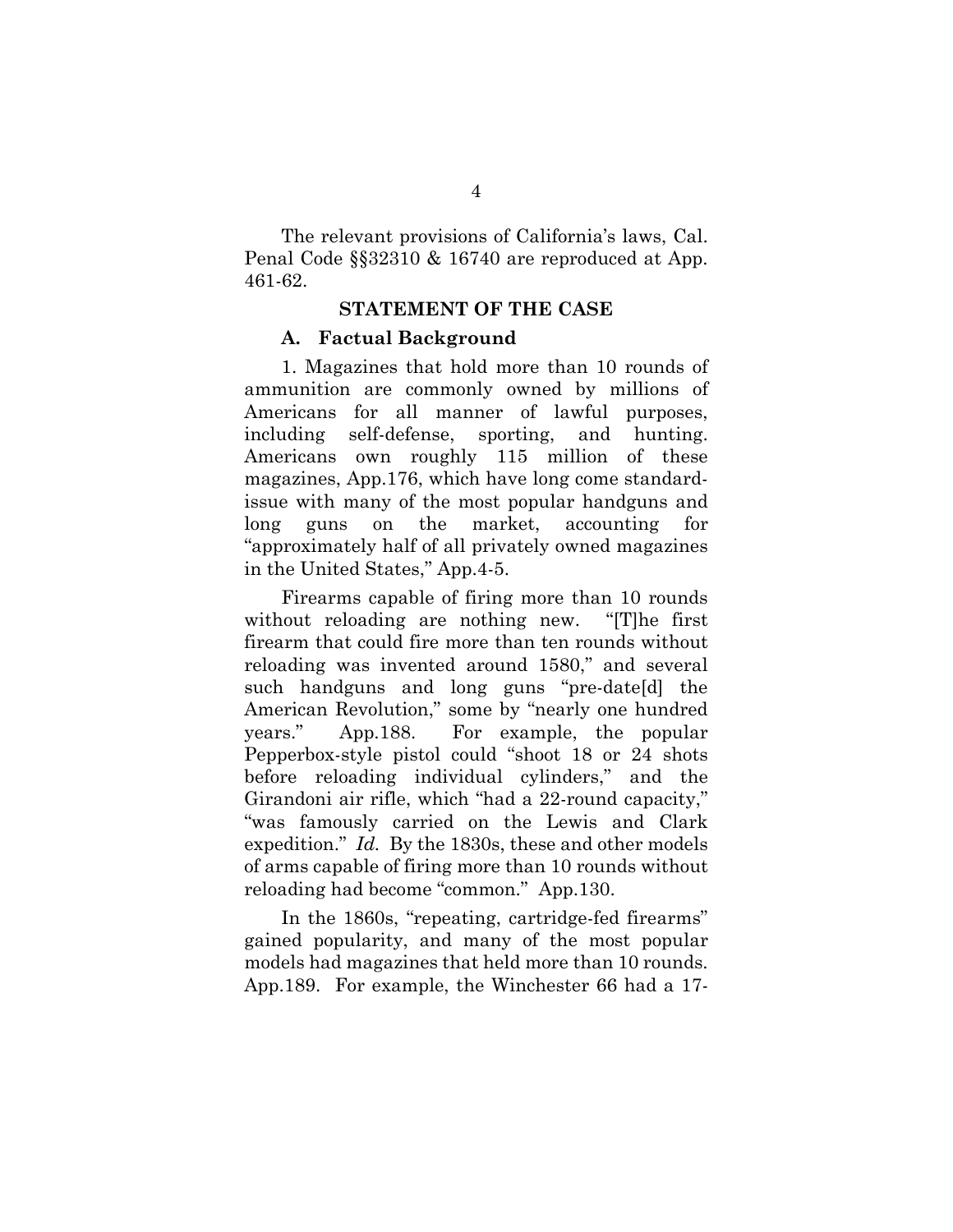round magazine and could fire all 17 rounds plus the one in the chamber in under nine seconds. App.132. Later models, including the famed Winchester 73 (also known as "the gun that won the West"), likewise had magazines that held more than 10 rounds and sold a combined "over 1.7 million total copies" between 1873 and 1941. App.189.

As detachable box-style magazines became more popular around the turn of the twentieth century, so too did rifles and handguns with box magazines capable of holding more than 10 rounds, such as Auto Ordinance Company's semi-automatic rifle (1927, 30 rounds) and the Browning Hi-Power pistol (1935, 13 rounds). App.190. In 1963, the U.S. government sold hundreds of thousands of surplus 15- and 30-round M-1 carbines to civilians at a steep discount. *Id.* That same year, the first AR-15 rifle was released. *Id.* The AR-15 comes standard with a 30-round magazine and remains the most popular rifle in America today. *Id.*; App.293-94.

Although long guns were the weapon of choice for most Americans during the first half of the twentieth century, pistol sales grew exponentially during the latter half. *See* App.190. Unsurprisingly, that trend closely correlated with technological advancements that enabled pistols to hold higher capacity magazines in a more compact and user-friendly style. *See*  ER1801-20; ER1706-08; SER126. Today, the most popular handgun in America is the Glock 17, which comes standard with a 17-round magazine. App.176- 77, 190. Many other popular pistols likewise come standard with magazines that hold more than 10 rounds. For example, "the Beretta Model 92 … comes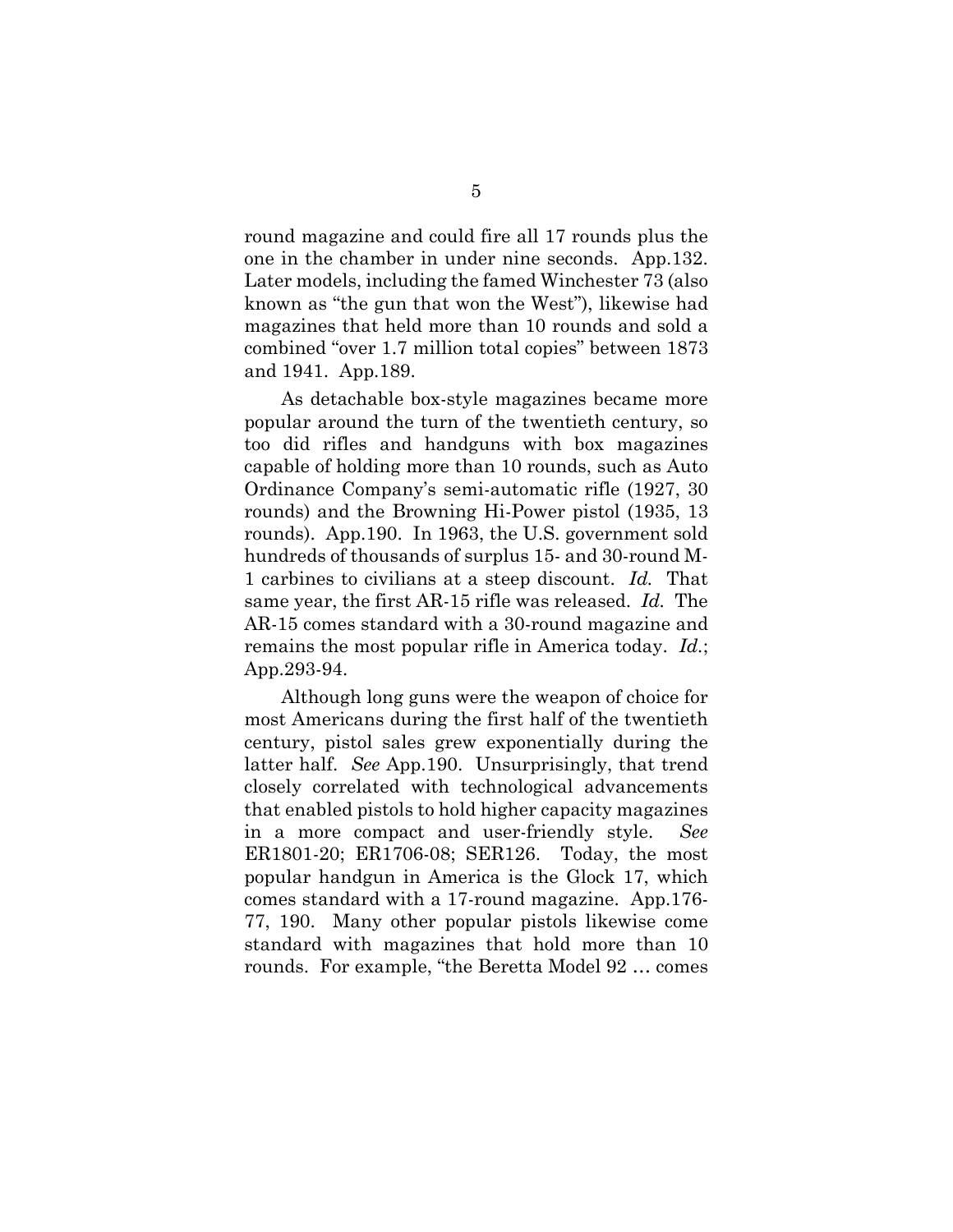standard with a sixteen-round magazine," "Smith & Wesson (S&W) M&P 9 M2.0 nine-millimeter magazines contain seventeen rounds," and "[t]he Ruger SR9 has a 17-round standard magazine." App.177 & n.4.

While arms that could fire more than 10 rounds without reloading would by no means have been "unforeseen inventions to the Founders," App.188, laws prohibiting their possession most certainly would. Although there is a long historical tradition of law-abiding citizens possessing these firearms for lawful purposes, there is no similar tradition of government regulation. There were no restrictions on firing or magazine capacity when the Second and Fourteenth Amendments were ratified. The first such laws did not come until the Prohibition Era, and, even then, they were few and far between. Although many states and the federal government began regulating *automatic* weapons (*i.e.*, machine guns) in the 1920s and 1930s, only three states and the District of Columbia restricted the firing capacity of *semi*automatic firearms, and most of those laws were repealed within a few decades. App.194 & n.10.

The first state law restricting *magazine* capacity did not come until 1990, two centuries after the founding. And only eight other states have followed suit in the ensuing three decades.<sup>1</sup> The federal

1

<span id="page-18-0"></span><sup>1</sup> *See* 1990 N.J. Laws 217, 221, 235 (codified at N.J. Stat. Ann. §2C:39-1(y), -3(j)); 1992 Haw. Sess. Laws 740, 742 (codified at Haw. Rev. Stat. §134-8); 1994 Md. Laws 2165 (amended 2013); 2013 Md. Laws 4195, 4210 (codified at Md. Code Ann., Crim. Law §4-305); 1999 Cal. Stat. 1781, 1785, 1793; Act of Aug. 8, 2000, ch. 189, sec. 11, §265.02(8), 2000 N.Y. Laws 2788, 2793 (amended 2013); 2013 N.Y. Laws 1, 16, 19 (codified at N.Y. Penal Law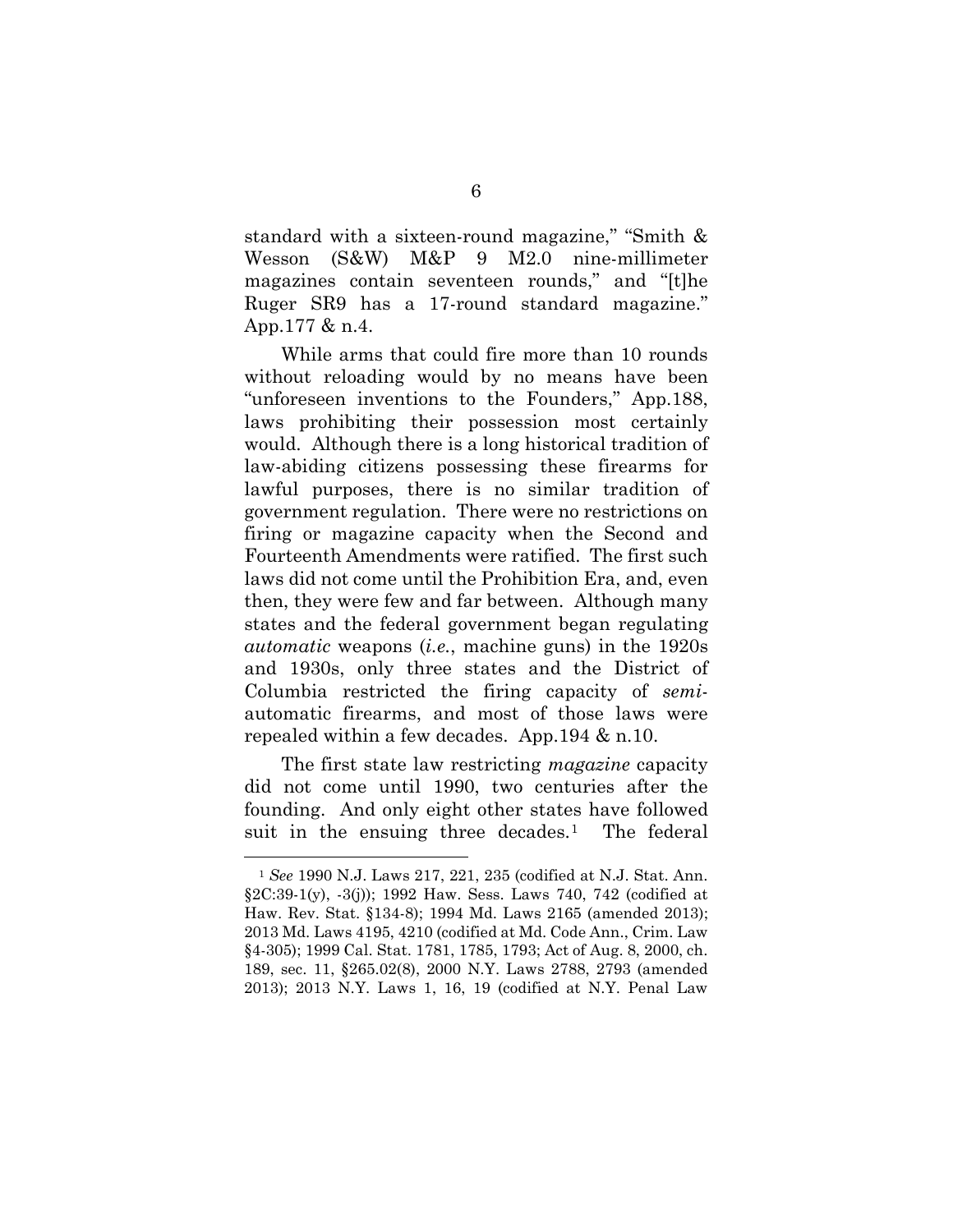government did not regulate magazine capacity until 1994, when Congress adopted a nationwide ban on magazines with a capacity of more than 10 rounds. *See* Pub. L. 103-322, 108 Stat. 1796 (1994) (formerly codified at 18 U.S.C. §922(w)). Unlike California's statute, that law was time-limited and operated only prospectively, allowing people who had already lawfully acquired such magazines to keep them. *Id.* And Congress allowed the law to expire in 2004 after a study by the Department of Justice revealed that it had produced "no discernable reduction" in gun violence across the country. Christopher S. Koper et al., *An Updated Assessment of the Federal Assault Weapons Ban: Impacts on Gun Markets & Gun Violence, 1994-2003*, Rep. to the Nat'l Inst. of Justice, U.S. Dep't of Justice 96 (2004), *available at*  [https://bit.ly/3wUdGRE.](https://bit.ly/3wUdGRE) Under federal law today just as under the laws of 41 of the 50 states—lawabiding citizens may lawfully possess magazines capable of holding more than 10 rounds of ammunition.

2. Since 2000, California has been one of the very few states to prohibit the manufacture, importation, sale, and transfer of any "large-capacity magazine," which California misleadingly and broadly defines as "any ammunition feeding device with the capacity to accept more than 10 rounds," with some exceptions not relevant here. App.461-62. At first, California did not try to confiscate such magazines from those who had

<u>.</u>

<sup>§265.36); 2013</sup> Colo. Sess. Laws 144, 144-45 (codified at Colo. Rev. Stat. §18-12-302(1)); Conn. Gen. Stat. §53-202w; Vt. Stat. Ann. tit. 13, §4021; *see also* Mass. Gen. Laws ch. 140 §§121, 131(a); N.Y.C., N.Y., Admin. Code §10-306(b).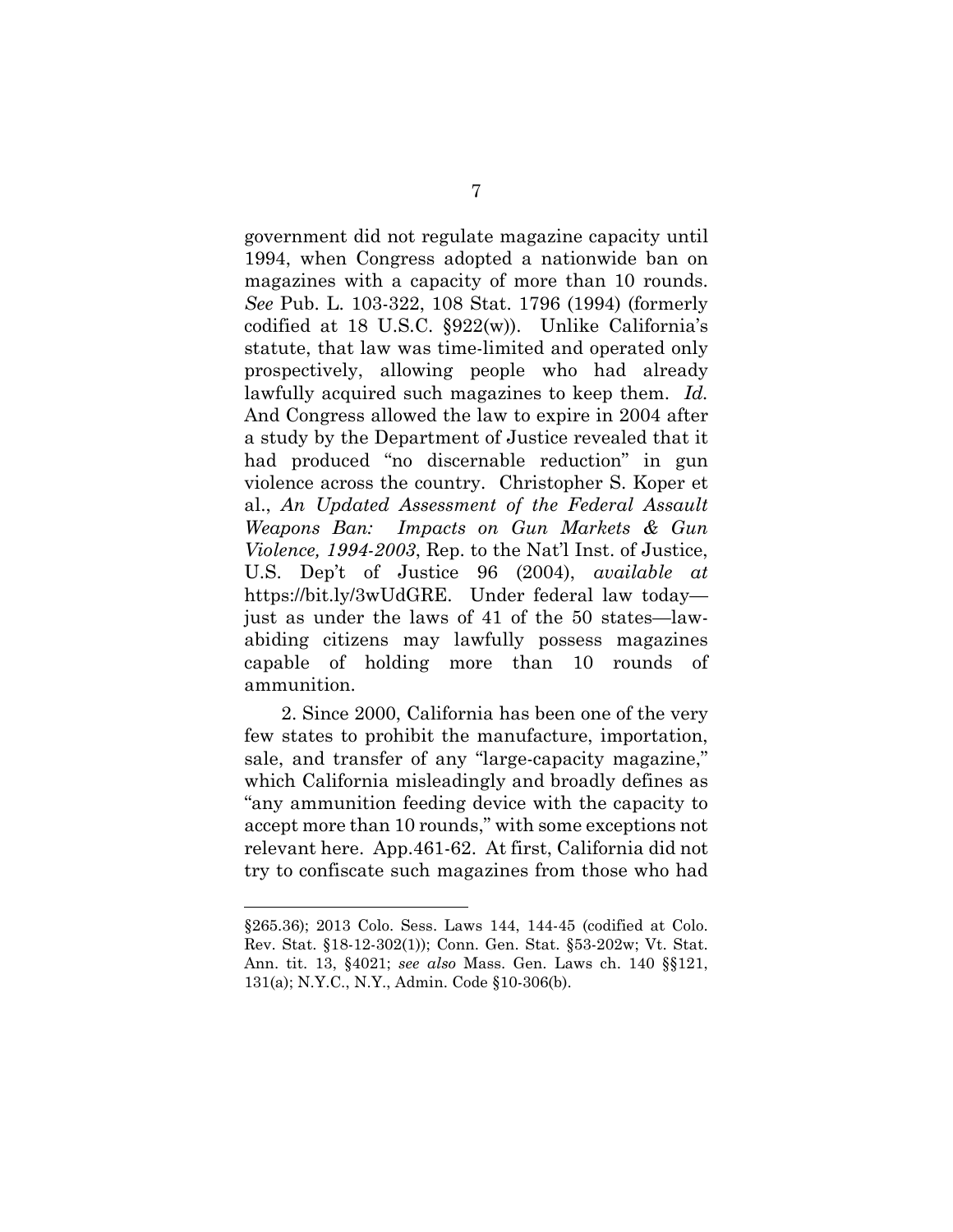already lawfully obtained them. Instead, by prohibiting only the means of acquiring them, not the act of possessing them, the law created a de facto grandfather clause.

In July 2016, however, the California legislature decided that this modest nod in the direction of reliance interests and the Takings Clause was actually a "loophole" in need of closing. It therefore prohibited the continued possession of magazines capable of holding more than 10 rounds, even though everyone affected had possessed the pre-ban magazines lawfully and safely since at least 2000. S.B. 1446, 2015-2016 Reg. Sess. (Cal. 2016). The legislation required those in possession of lawfully acquired (and theretofore lawfully possessed) magazines to surrender, permanently alter, or otherwise dispossess themselves of the magazines.

Later that year, in November 2016, the voters approved a ballot initiative, Proposition 63, that took a similar approach. *See* App.461-62. Proposition 63 requires Californians currently in possession of a magazine capable of holding more than 10 rounds of ammunition to surrender it to law enforcement for destruction, permanently alter it, remove it from the state, or sell it to a licensed firearms dealer, who in turn is subject to the transfer and sale restrictions of the law. *Id.* Failure to dispossess oneself of a lawfully acquired magazine is punishable by up to a year in prison, as well as a fine. App.461. This retrospective and confiscatory ban on the possession of lawfully acquired magazines has never had any analog in federal law and is a radical outlier among state laws.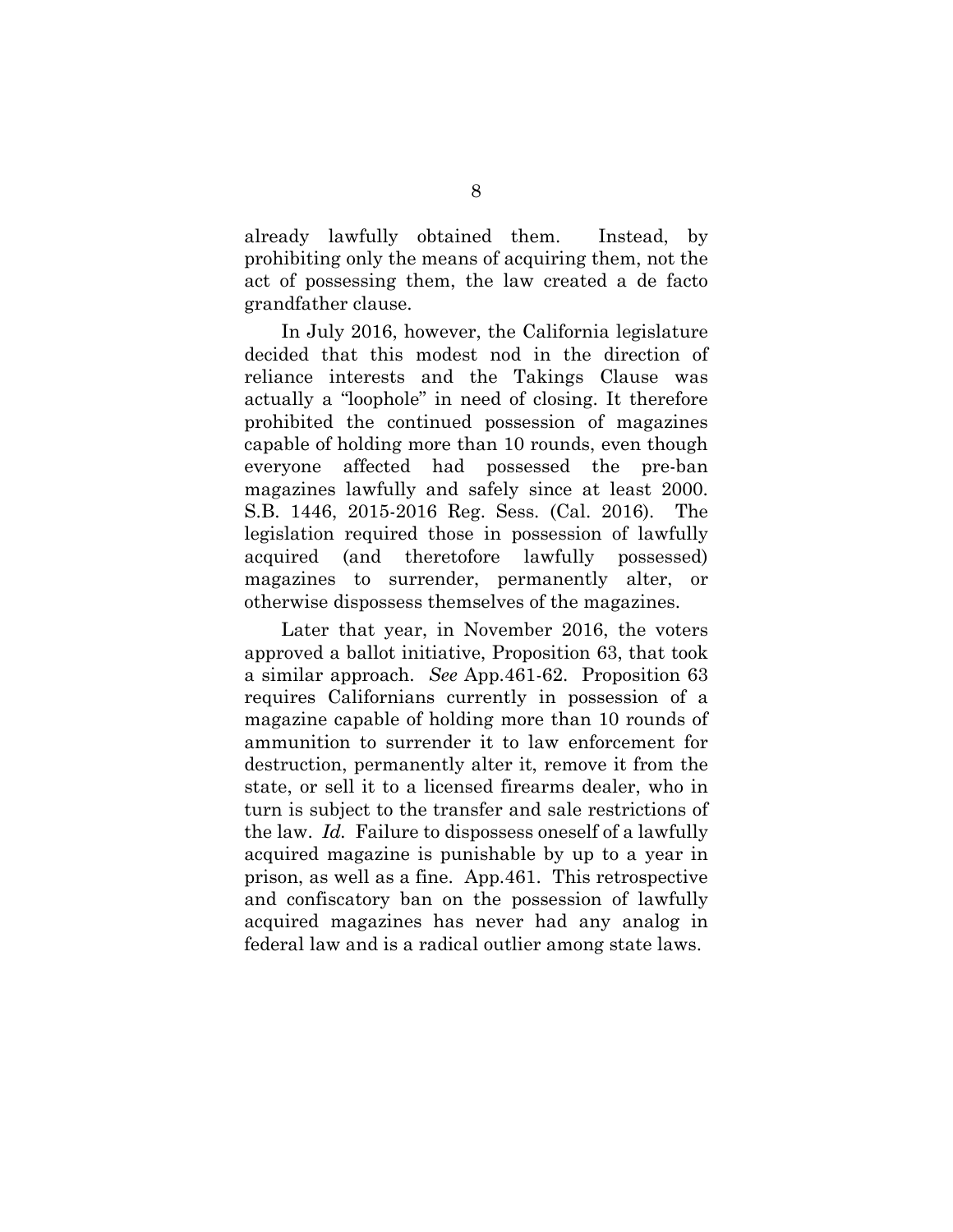#### **B. Procedural History**

1. Petitioner Patrick Lovette is an "honorably retired 22-year United States Navy veteran [who f]or more than 20 years … has lawfully possessed and continues to possess" magazines capable of holding more than 10 rounds. App.390. But as a resident of San Diego, Lovette is now prohibited by California law from continuing to do so. Petitioners Virginia Duncan, David Marguglio, and Christopher Waddell all likewise live in San Diego, and each would like to acquire, for lawful purposes, magazines capable of holding more than 10 rounds of ammunition but are prohibited by California law from doing so. Petitioner California Rife & Pistol Association, Inc., is a nonprofit organization that represents law-abiding owners of magazines that can hold more than 10 rounds who, but for California's ban, would retain and/or acquire and possess such magazines.

Shortly before the new confiscatory possession ban was scheduled to take effect, petitioners brought this lawsuit challenging California's magazine ban under the Second Amendment and the Takings Clause. While petitioners challenged the ban in its entirety, they sought a narrow preliminary injunction limited to the new possession ban—in other words, limited to the command that law-abiding citizens dispossess themselves of magazines that they lawfully acquired. The district court granted the motion. Reasoning that the ban "burdens the core of the Second Amendment by criminalizing the mere possession of these magazines that are commonly held by law-abiding citizens for defense of self[ and] home," and that "the Takings Clause prevents [California]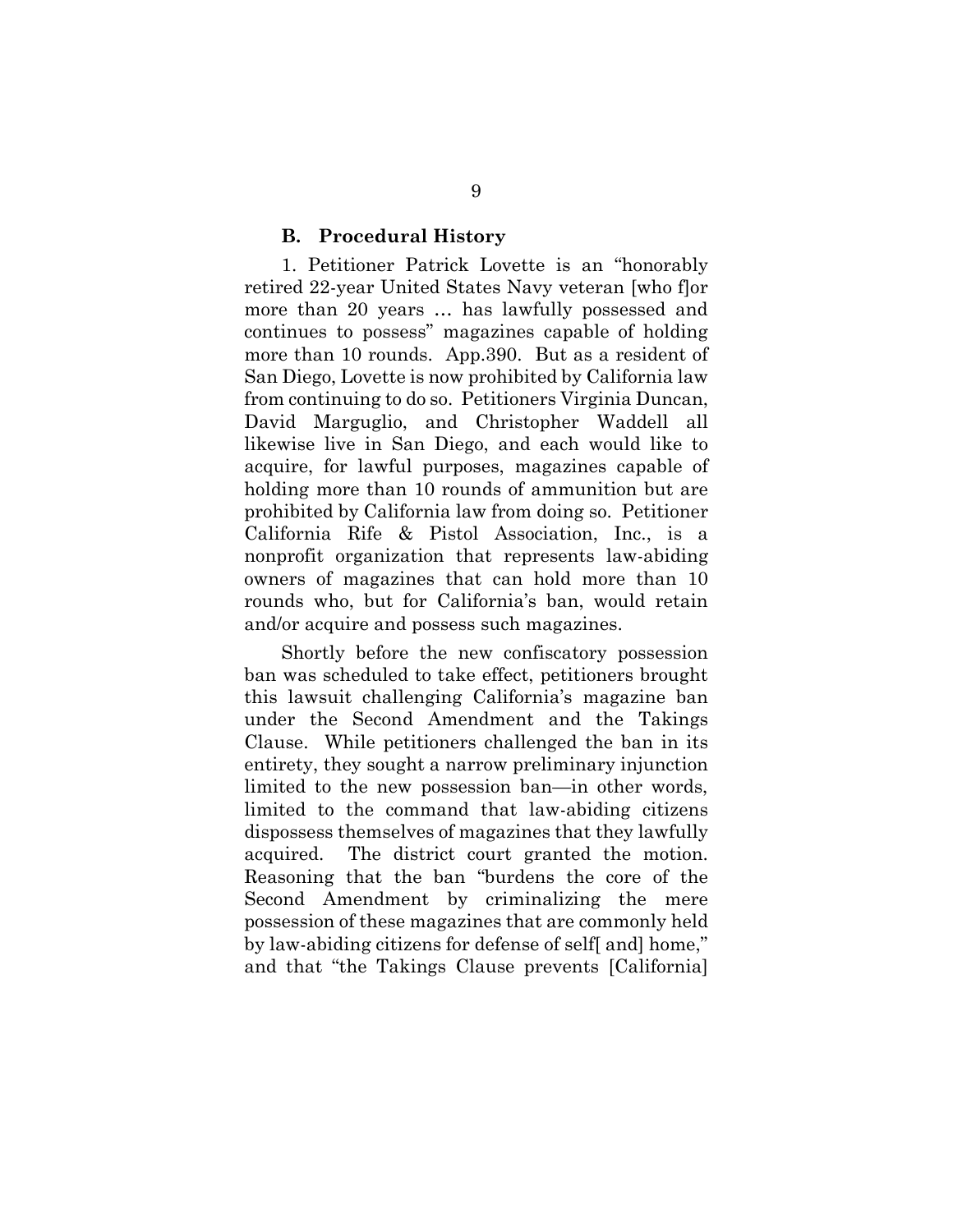from compelling the physical *dispossession* of such lawfully-acquired private property without just compensation," the court concluded that petitioners were likely to prevail under both *Heller*'s "text, history, and tradition" approach and intermediate scrutiny. App. 403-04, 448-450.

The state took an interlocutory appeal, and a divided panel of the Ninth Circuit affirmed, concluding that the district court did not abuse its discretion by preliminarily enjoining the dispossession command until petitioners' claims could be resolved. App.259. That unpublished order, which the state did not challenge and which did not resolve the ultimate question of the constitutionally of any aspect of the law, nonetheless prompted a *sua sponte* request for briefing on whether the court should rehear the appeal en banc. Only after the state opined that the court should allow the case to proceed to final judgment in the district court was the *sua sponte* request withdrawn. *See* Appellant's Brief Regarding Rehearing En Banc 1-2, *Duncan*, 742 F. App'x 218 (No. 17-56081), Dkt. 104; Order, *Duncan*, 742 F. App'x 218 (No. 17-56081), Dkt. 110.

2. After considering comprehensive briefing and oral argument, the district court granted summary judgment to petitioners on their Second Amendment and Takings Clause claims. App.382. The court first explained that the magazines California seeks to prohibit are typically possessed by law-abiding citizens for lawful purposes, and that "there is no longstanding historically-accepted prohibition on detachable magazines of any capacity." App.310. The court therefore concluded that California's magazine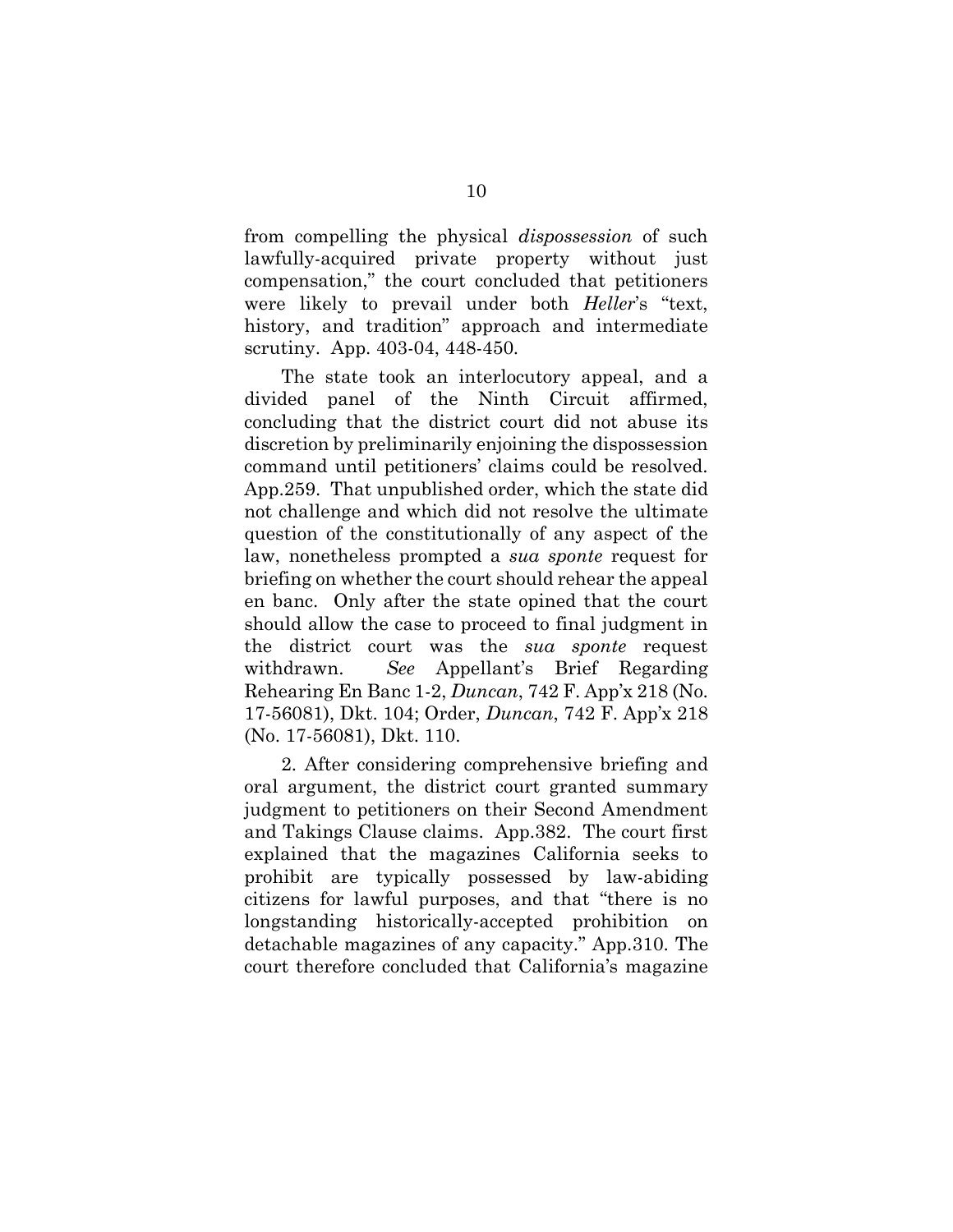ban could not withstand Second Amendment scrutiny under a straightforward application of *Heller*. App.311-14. The court then went on to evaluate the ban under the Ninth Circuit's "two-part" approach, which entails a "tripartite binary test with a sliding scale and a reasonable fit." App.314.

The court concluded that strict scrutiny *ought* to apply under Ninth Circuit precedent, as the magazine ban "implicates the core of the Second Amendment right and severely burdens that right," App.317, and that the ban could not survive strict scrutiny, App.324-25. But given the Ninth Circuit's repeated refusal to subject firearm restrictions to strict scrutiny, the court also analyzed the law under intermediate scrutiny. App.325. And after undertaking an exhaustive review of the state's evidence, the court concluded that "even under the modest and forgiving standard of intermediate scrutiny, [the magazine ban] is a poor fit to accomplish the State's important interests." App.375.

The district court also held that the ban effects unconstitutional takings. App.380. The court rejected the state's argument that the Takings Clause does not apply to exercises of the police power, explaining that "whether a law amounts to a physical taking is 'a separate question' from whether the state has the police power to enact the law." App.377 (quoting *Loretto v. Teleprompter Manhattan CATV Corp.*, 458 U.S. 419, 425-26 (1982)). The court then reasoned that California's law violates the Takings Clause because it forces owners to either surrender their magazines for destruction or sell or remove them from the state,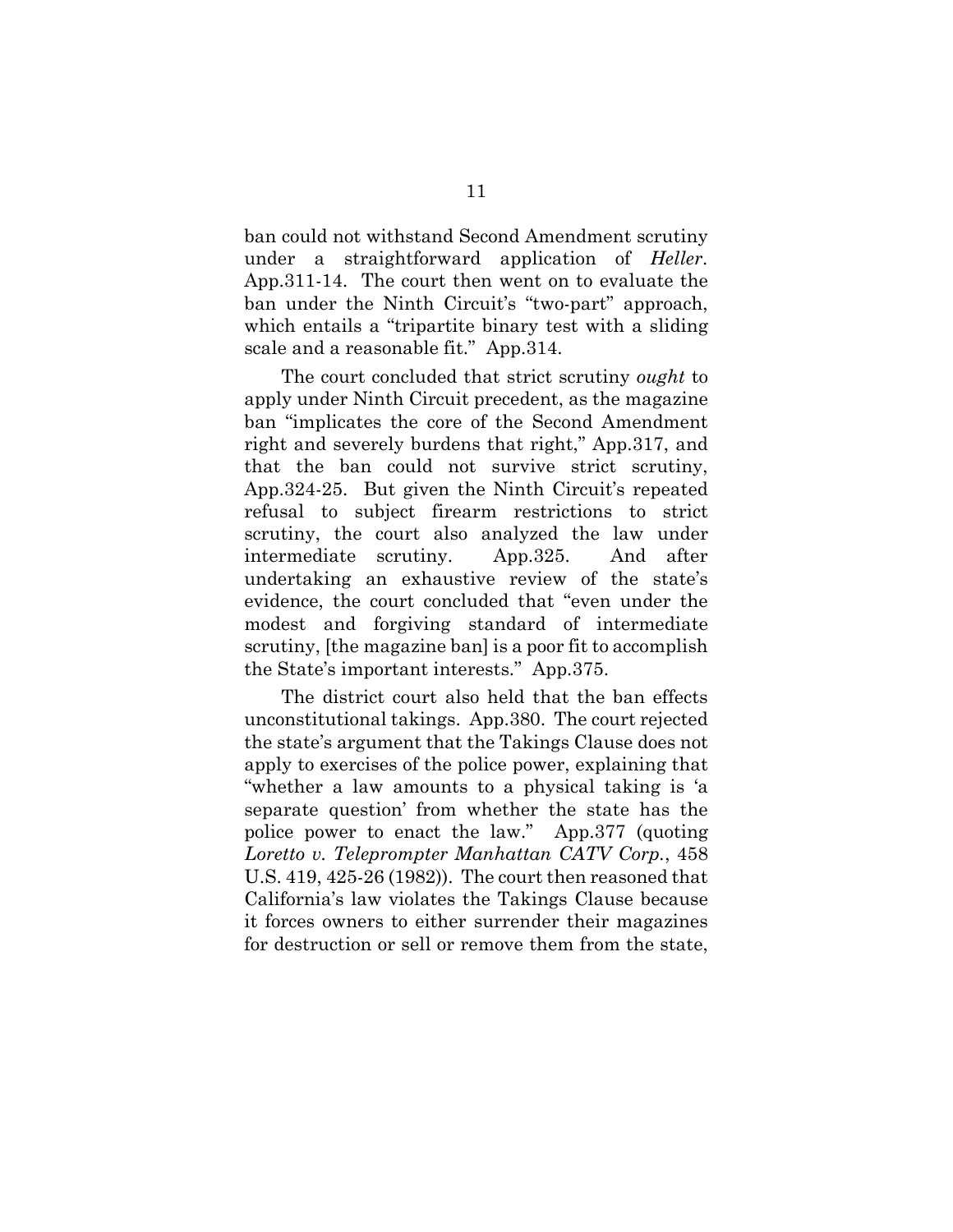all without any form of compensation from the state. App.379-80.

At the state's request, the district court granted a partial stay pending appeal, staying its judgment as to the law's prospective prohibitions, but leaving the injunction in place as to the state's effort to confiscate magazines from law-abiding individuals who lawfully obtained them (in other words, leaving the narrower preliminary-injunction relief in place). App.458-60. The court also enjoined the state from enforcing the law against individuals who acquired magazines acting in reliance on its judgment before the court entered the stay. App.459-60.

3. A divided three-judge panel of the Ninth Circuit affirmed. The panel observed that it was obligated by circuit precedent to apply an unwieldy "two-prong" test that involves at least a half-dozen questions. App.183-84. The first prong "asks whether the challenged law burdens conduct protected by the Second Amendment[,]" which depends on the answer to four sub-questions: "whether the law regulates 'arms' for purposes of the Second Amendment"; whether the arms in question are "dangerous *and*  unusual"; "whether the regulation is longstanding and thus presumptively lawful"; and "whether there is any persuasive historical evidence … that the regulation affects rights that fall outside the scope of the Second Amendment." App.183-84.

If a law does burden conduct protected by the Second Amendment, then the second prong, "in turn, requires the court to ask two more questions": "how 'close' the challenged law comes to the core right of law-abiding citizens to defend hearth and home," and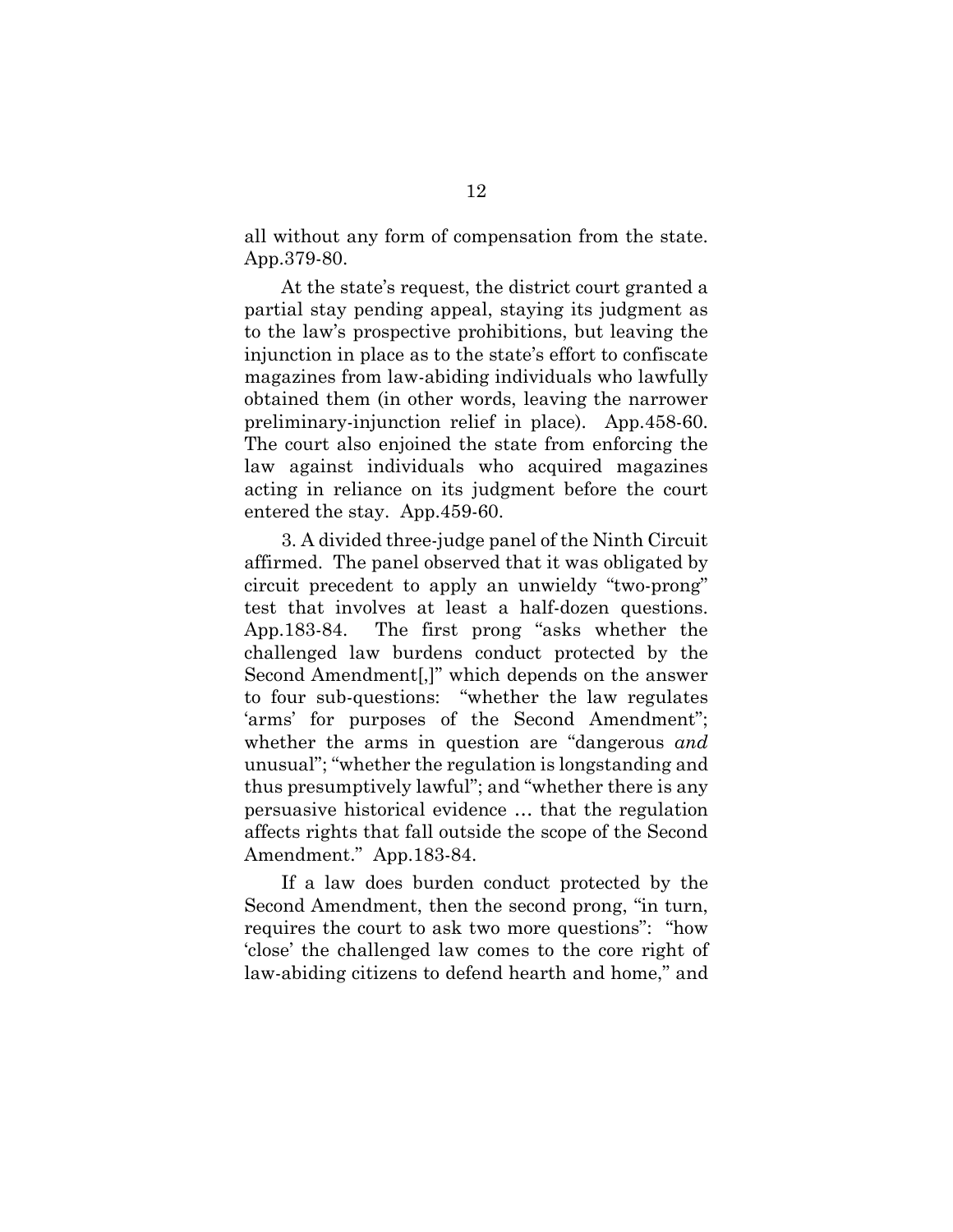"whether the law imposes substantial burdens on the core right." App.184. Only then is a tier of scrutiny selected—strict, if the regulation goes to the core of the right *and* substantially burdens it, and intermediate if either of those conditions is deemed not satisfied. The panel acknowledged the criticism that this test "appears to be entirely made up" and "yield[s] analyses that are entirely inconsistent with *Heller.*'" App.179 n.6 (quoting *Rogers v. Grewal*, 140 S.Ct. 1865, 1867 (2020) (Thomas, J., dissenting from denial of certiorari)). But, consistent with circuit precedent, the panel applied the test nonetheless.

Applying the Second Amendment two-step, the panel held that California's magazine ban violates the Second Amendment. The panel first concluded that the prohibited magazines are the "antithesis of unusual," as "nearly half of all magazines in the United States today hold more than ten rounds of ammunition," and such magazines are "overwhelmingly owned and used for lawful purposes." App.187. Surveying the historical record, the panel found no evidence that magazine capacity restrictions have any historical pedigree. While "firearms capable of holding more than ten rounds of ammunition have been available in the United States for well over two centuries," restrictions on such magazines have been rare, relatively recent, and short-lived: "Only during Prohibition did a handful of state legislatures enact capacity restrictions," and "most of those laws were invalidated by the 1970s." App.191, 194 (quoting *ANJRPC v. Att'y Gen. of N.J.*, 910 F.3d 106, 117 n.18 (3d Cir. 2018)).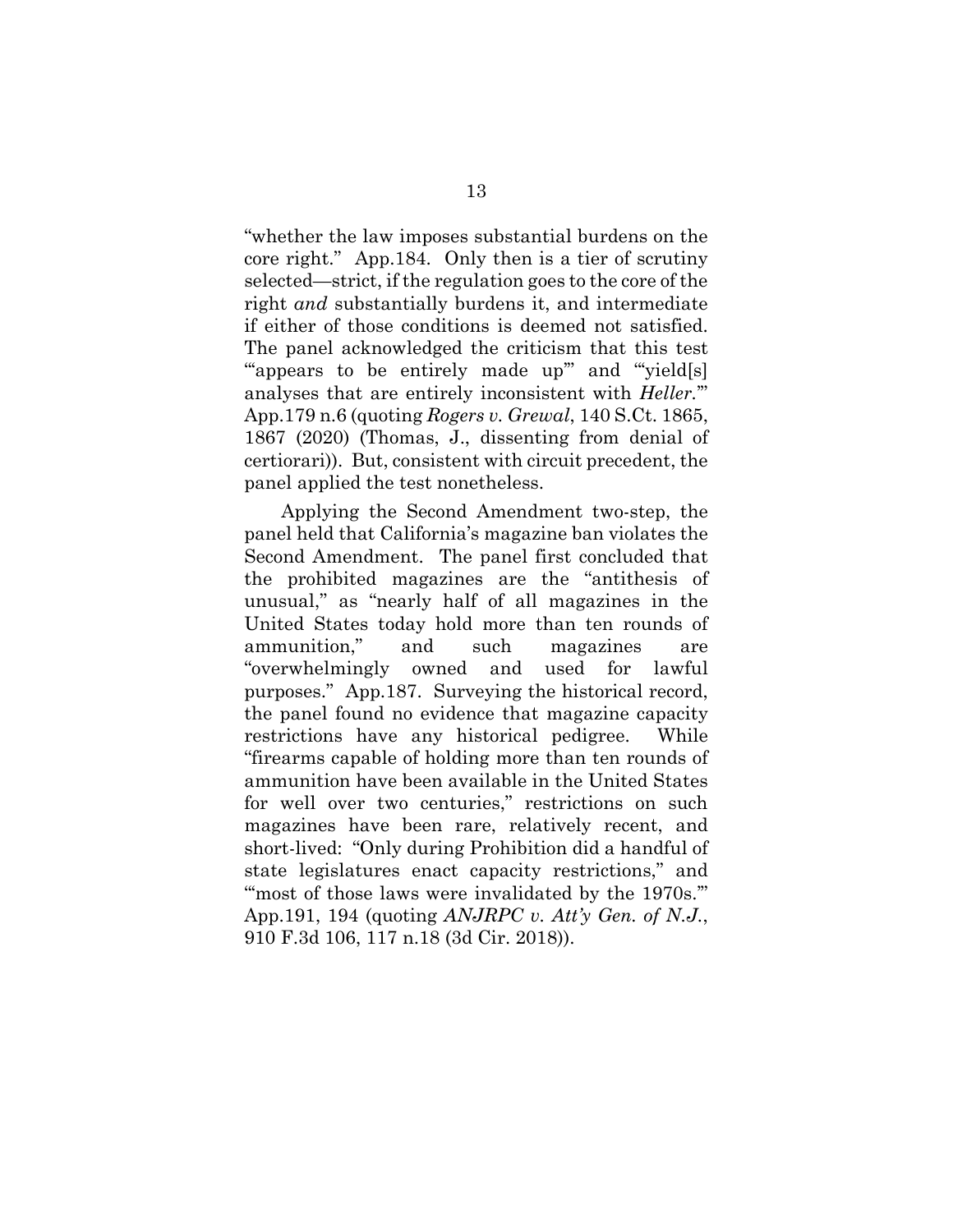Because "any law that comes close to categorically banning the possession of arms that are commonly used for self-defense imposes a substantial burden on the Second Amendment," the panel held that strict scrutiny should apply. App.199. The panel also held that the ban "cannot withstand strict scrutiny analysis because the state's chosen method—a statewide blanket ban on possession everywhere and for nearly everyone—is not the least restrictive means of achieving [its] compelling interests." App.226.

In the alternative, the panel subjected the law to intermediate scrutiny. The panel began by explaining that, even under intermediate scrutiny "a law must be 'narrowly tailored to serve a significant governmental interest'"—a point, it noted, that this Court has recently "emphasized." App.227-28 (quoting *Packingham v. North Carolina*, 137 S.Ct 1730, 1736 (2017)). The panel found California's chosen means "excessive and sloppy," applying in "rural and urban areas, in places with low crime rates and high crime rates, areas where law enforcement response times may be significant, to those who may have high degrees of proficiency in their use for self-defense, and to vulnerable groups who are in the greatest need of self-defense." App.232. On top of that, moreover, the ban "applies to all firearms, including handguns that are the 'quintessential self-defense weapon.'" App.232 (quoting *Heller*, 554 U.S. at 629). The panel also agreed with the district court that the state's evidence of the supposed link between magazine capacity and mass shootings is "remarkably thin." App.234. The panel thus concluded that the ban also flunks intermediate scrutiny.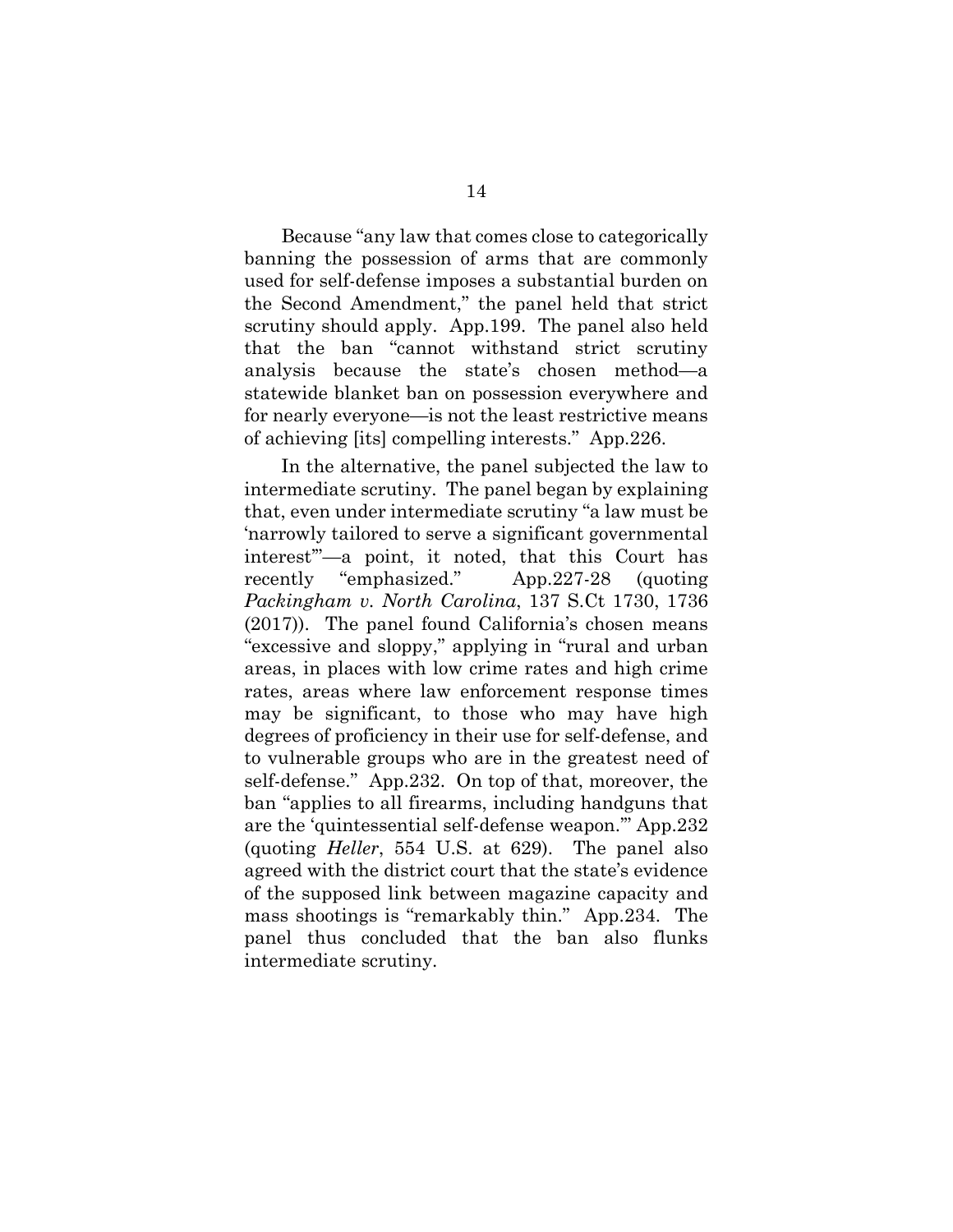Because the panel invalidated the law under the Second Amendment, it did not reach the Takings Clause claim. *See* App.235-36. Judge Lynn, sitting by designation, dissented and would have upheld the magazine ban in its entirety. App.237-52.

4. The Ninth Circuit granted the state's petition for rehearing en banc, and a divided en banc panel reversed. The majority first expressly declined to reconsider any aspect of its "two-step" test, declaring that "[u]nless and until the Supreme Court tells us and the First, Second, Third, Fourth, Fifth, Sixth, Seventh, Tenth, Eleventh, and D.C. Circuits that, for a decade or more, we all have fundamentally misunderstood the basic framework for assessing Second Amendment challenges, we reaffirm our twostep approach." App.14.

Employing that approach, the majority began by taking the "well-trodden" course of "assuming, without deciding, that California's law" both "implicates the Second Amendment" and implicates the "core" of the Second Amendment right, which it described as "self-defense in the home." App.18-19. Turning to the second step, the majority concluded that intermediate scrutiny applies. While it acknowledged that half of all privately owned magazines are capable of holding more than 10 rounds, and that such magazines come standard with "[m]ost pistols and … and many popular rifles," App.4 (quoting *Kolbe v. Hogan*, 849 F.3d 117, 129 (4th Cir. 2017)), it nevertheless opined that prohibiting such magazines "interferes only minimally with the core right of self-defense" because "'most homeowners only *use* two to three rounds of ammunition in self-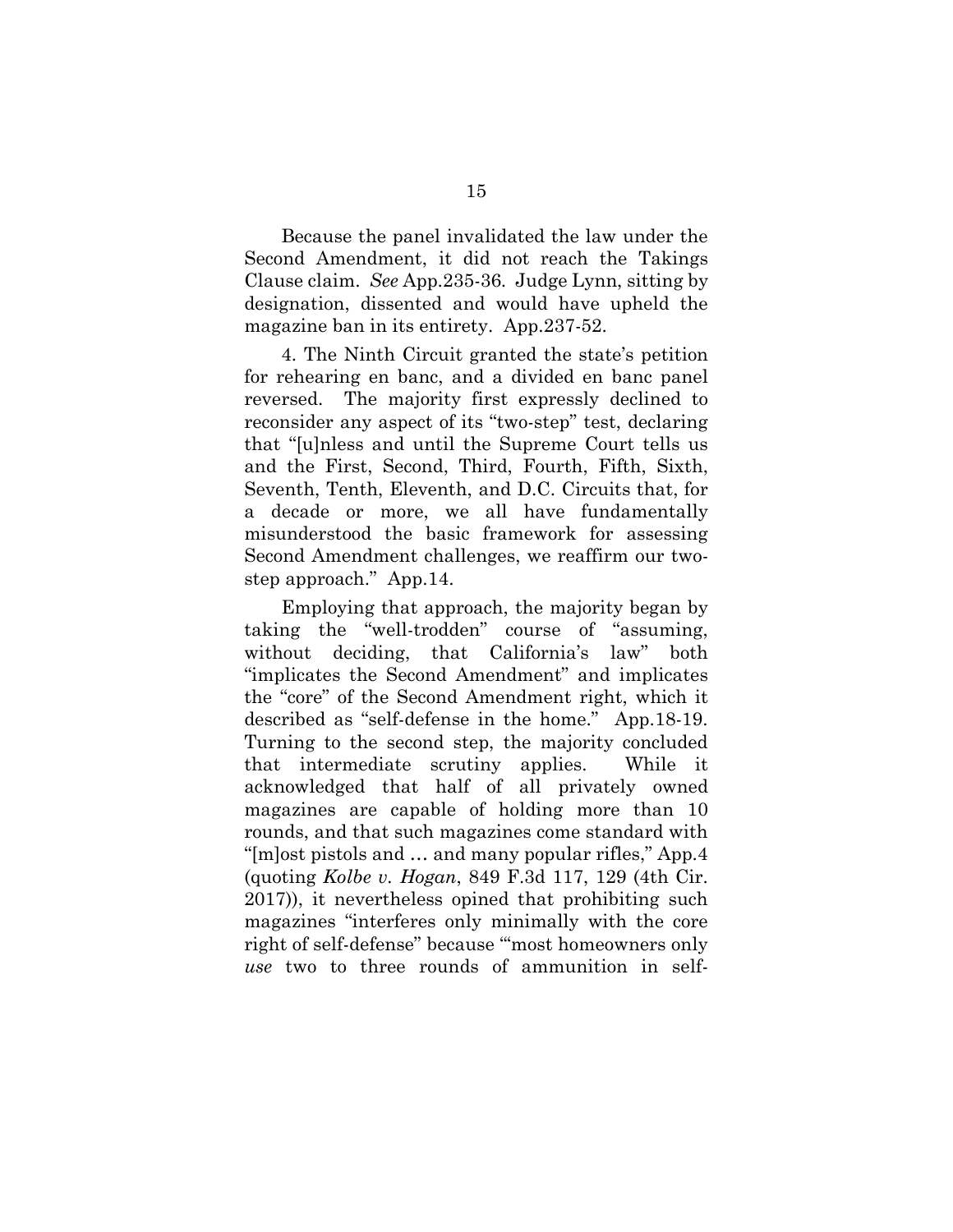defense.'" App.3-4, 21 (emphasis added) (quoting *ANJRPC*[, 910 F.3d at 121 n.25\)](https://1.next.westlaw.com/Link/Document/FullText?findType=Y&serNum=2046185174&pubNum=0000506&originatingDoc=Ic3d27420523011ec946db9923828695f&refType=RP&fi=co_pp_sp_506_121&originationContext=document&transitionType=DocumentItem&ppcid=f295902ab81945df87948d9314c25cb8&contextData=(sc.History*oc.Default)#co_pp_sp_506_121).

Applying intermediate scrutiny, the majority acknowledged (with considerable understatement) that the ban is "an imperfect" fit for the state's "compelling goal of reducing the number of deaths and injuries caused by mass shootings." App.35. But it concluded that it must give "deference" to the state's "reasonable judgment" "that large-capacity magazines significantly increase the devastating harm caused by mass shootings and that removing those magazines from circulation will likely reduce deaths and serious injuries." *Id.*

Turning to the Takings Clause claim, the majority concluded that forcing people to dispossess themselves of lawfully acquired magazines does not effect a physical taking, positing that "[n]othing in the case law suggests that any time a state adds to its list of contraband … it must pay all owners for the newly proscribed item." App.38. The majority tried to distinguish *Horne v. Department of Agriculture*, 576 U.S. 350 (2015), and *Loretto*, 458 U.S. 419, on the ground that the state itself is not "tak[ing] title to, or possession of, the" magazine. App.39. It further posited that those cases are different because they "concerned regulations of non-dangerous, ordinary items." *Id.* In the majority's view, the Takings Clause does not "requir[e] a government to pay whenever it concludes that certain items are too dangerous to society for persons to possess," App.40—apparently even if the Constitution specifically protects the right to "keep" those items, a proposition that the majority had earlier assumed to be true, App.10, 18.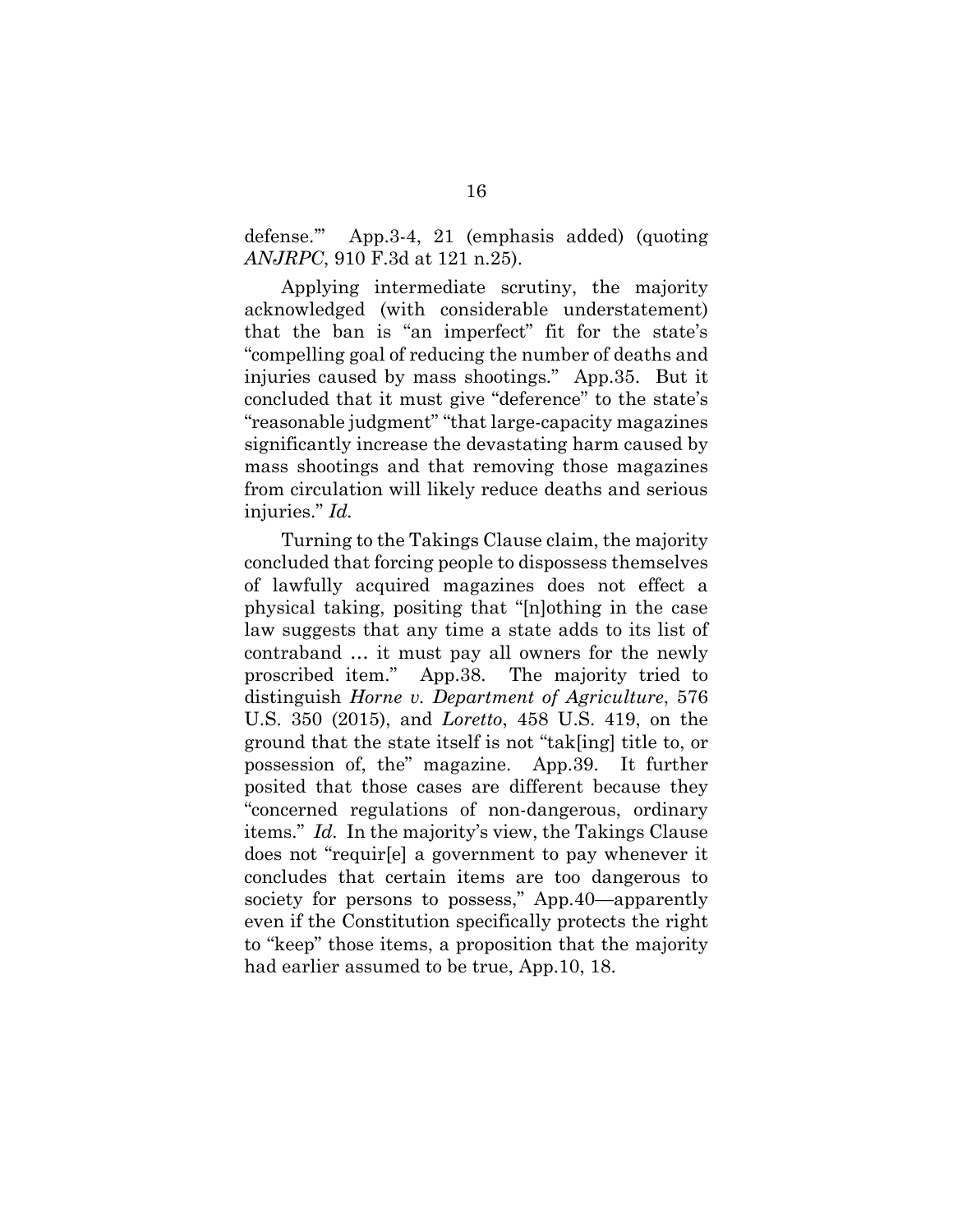Judge Graber, who authored the majority opinion, also issued a concurrence principally defending the two-step approach, as did Judge Berzon. App.41-47, 48-96. Judge Hurwitz wrote a short concurrence critiquing Judge VanDyke's dissent. App.97-99.

Judge Bumatay authored a dissent, joined by Judges Ikuta and R. Nelson, in which he criticized the Ninth Circuit's two-step approach as "function[ing] as nothing more than a black box used by judges to uphold favored laws and strike down disfavored ones." App.101. Under the approach employed by *Heller*, which "requires an extensive analysis of the text, tradition, and history of the Second Amendment," he explained, the unconstitutionality of California's law is "not a close question": "Firearms and magazines capable of firing more than ten rounds have existed since before the Founding of the nation. They enjoyed widespread use throughout the nineteenth and twentieth centuries. They number in the millions in the country today," and there are "no longstanding prohibitions against them." App.101-02, 105. Judge Bumatay thus concluded that the state cannot prohibit them, and he observed that "[i]f California's law applied nationwide, it would require confiscating half of all existing firearms magazines in this country." App.100.

Judge VanDyke authored a dissent in which he criticized the Ninth Circuit's Second Amendment jurisprudence, pointing out that the court has had "at least 50 Second Amendment challenges since *Heller* significantly more than any other circuit—*all* of which we have ultimately denied" while purporting to apply heightened scrutiny. App.156; *accord* App.30 (maj.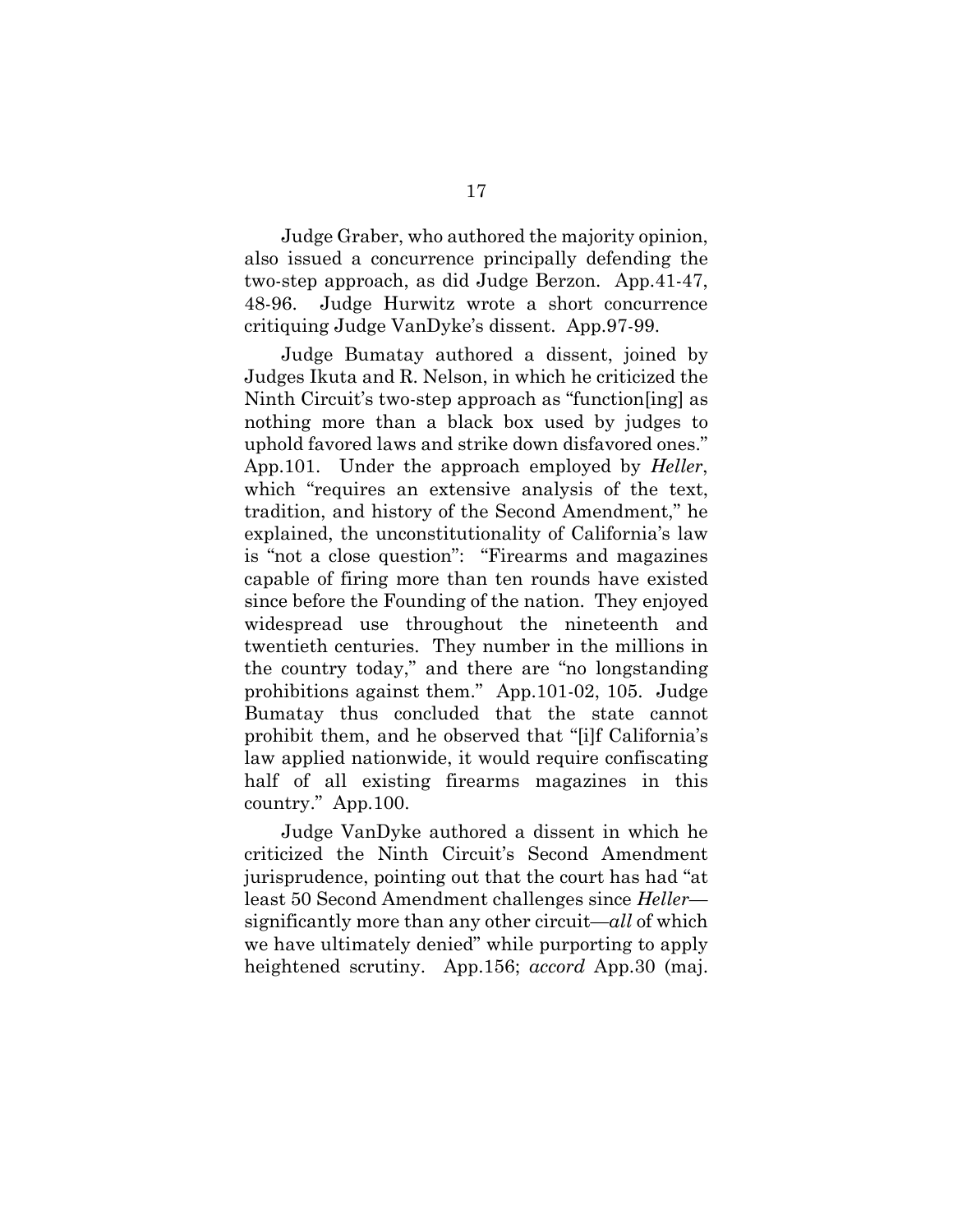op.) (acknowledging that the Ninth Circuit "ha[s] not struck down any state or federal law under the Second Amendment"). Judge VanDyke criticized the majority's focus on how often law-abiding citizens actually need to *fire* more than 10 rounds for selfdefense. As he explained, "the average number of times that any law-abiding citizen *ever* needs to 'bear arms' at all in a self-defense situation is far below one—most people will (thankfully) *never* need to use a gun to defend themselves." App.145. By the majority's logic, then, "possession of a gun itself [would] fall] outside the 'core' of the Second Amendment." *Id.*

### **REASONS FOR GRANTING THE PETITION**

California's retrospective and confiscatory ban on magazines capable of holding more than 10 rounds of ammunition is unconstitutional twice over. The Ninth Circuit acknowledged that such magazines are commonly possessed by law-abiding citizens for lawful purposes—indeed, they constitute fully *half* of the magazines in the country. They cannot accurately be described as large, any more than a 12-ounce can of beer can be described as "large." These are standardissue magazines owned by millions of ordinary lawabiding citizens. The court assumed that such magazines *are* protected by the Second Amendment, but just as in every other case in which the Ninth Circuit was willing to make that assumption, it made no difference. The Ninth Circuit held that these utterly commonplace and constitutionally protected magazines not only can be banned prospectively, but can be confiscated, without running afoul of the Second Amendment. But the state may not prohibit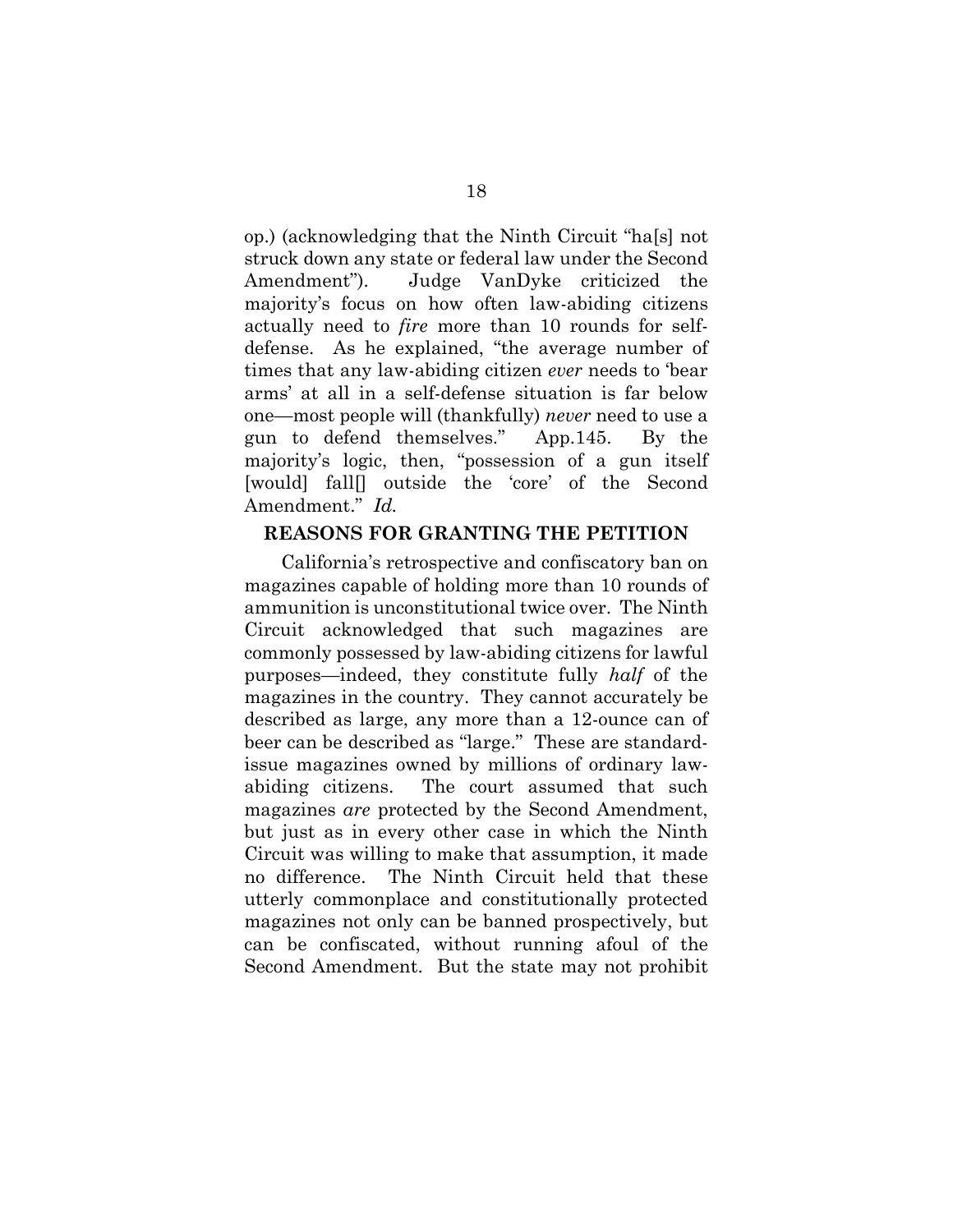what the Constitution protects. And it certainly may not do so retrospectively by confiscating lawfully acquired and constitutionally protected property that has been safely possessed for decades. That the decision below upheld such a law is proof positive of the pressing need for the Court's intervention.

As the district court, the three-judge panel majority, and the dissenting judges on the en banc panel all made clear, California's radically overbroad and confiscatory law could not be sustained based on anything even resembling actual heightened scrutiny. Flat bans are the very model of overbreadth. And confiscatory efforts to wrest from the hands of lawabiding citizens constitutionally protected property that was lawfully obtained and has been safely used for decades goes beyond mere overbreadth to ignore the basic relationship between the government and the governed. There is no constitutional tradition in this country of the government simply declaring items lawfully possessed for decades to be contraband—let alone items that the Constitution explicitly entitles the people to "keep." Even when the government has tried to limit less common firearms, it has done so only prospectively, out of respect for the Second Amendment, the Fifth Amendment, and the governed.

The decision here aptly captures the lower-court two-step that proceeds in the name of heightened scrutiny, but inevitably—50 times out of 50—upholds even draconian restrictions on a fundamental constitutional right. This has to stop. This mode of review undervalues a basic constitutional right (here, two constitutional rights) and sows disregard for the Constitution and this Court's precedents. But the en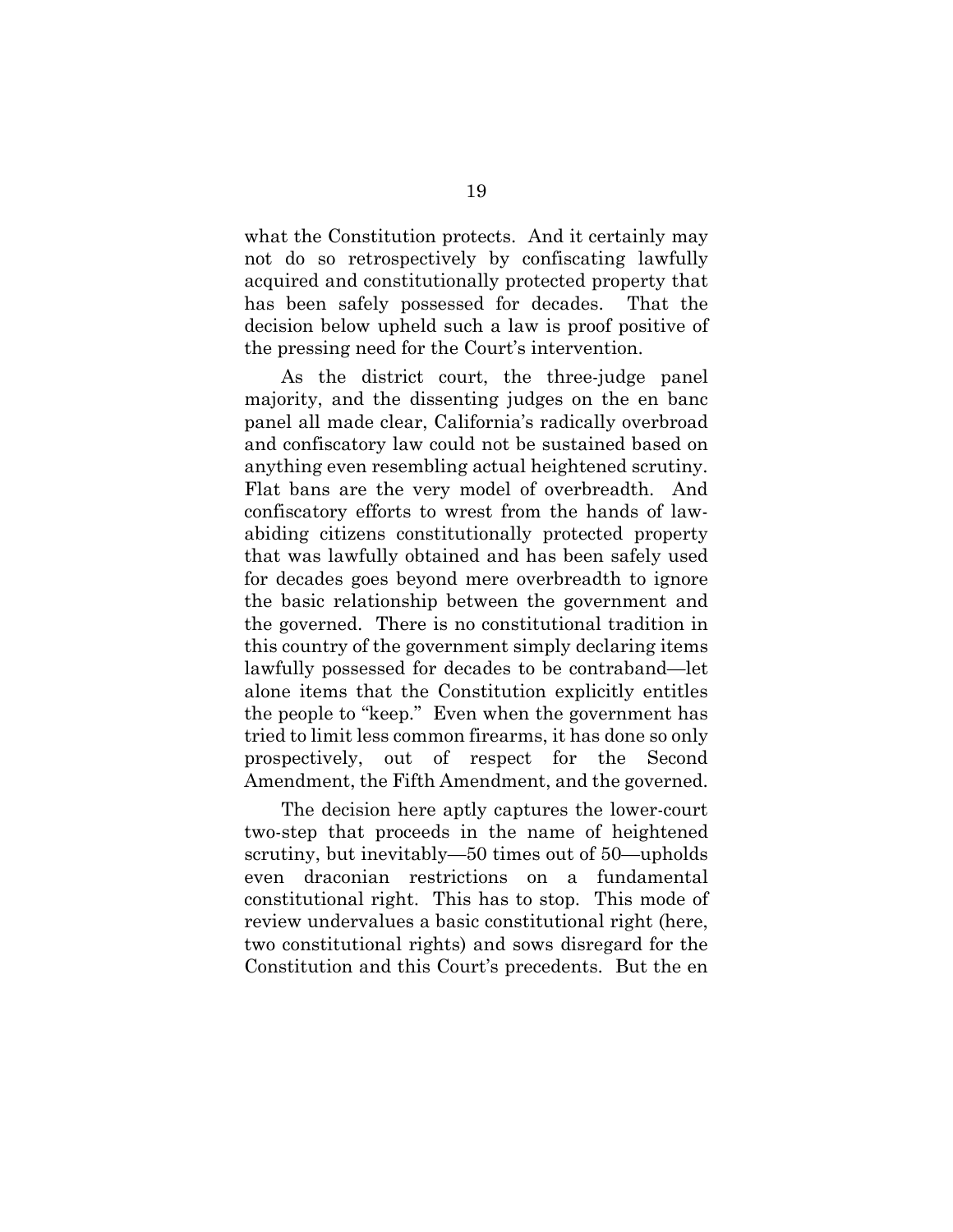banc court made crystal clear that it will not refrain from assuming the Second Amendment is fully applicable and then finding it entirely toothless "unless and until the Supreme Court tells us" to stop. This Court should accept that invitation.

### **I. This Court Should Resolve The Protracted Disagreement Over Whether States May Ban Arms Protected By The Second Amendment.**

1. The Second Amendment protects arms that are "typically possessed by law-abiding citizens for lawful purposes." *Heller*, 554 U.S. at 624-25. It "confers an individual right" that belongs to "the people"—a term that "unambiguously refers to all members of the political community," with certain exceptions not relevant here. *Id.* at 580, 622, 626-27. After *Heller*, therefore, when a court confronts a flat possession ban on a type of arm, the only question is whether it is an arm "typically possessed by law-abiding citizens for lawful purposes." *Id.* at 625. If the answer is "yes," then the ban is unconstitutional, because a state cannot flatly prohibit people from possessing what the Constitution entitles them to "keep."

California's ban on the acquisition and possession of magazines that account for "approximately *half* of all privately owned magazines," App.4, plainly flunks that test. Magazines are indisputably "arms" protected by the Second Amendment, as the right to keep and bear arms includes the right to keep and bear components such as ammunition and magazines that are necessary for the firearm to operate. *See United States v. Miller*, 307 U.S. 174, 180 (1939) (citing 17th-century commentary recognizing that "[t]he possession of arms also implied the possession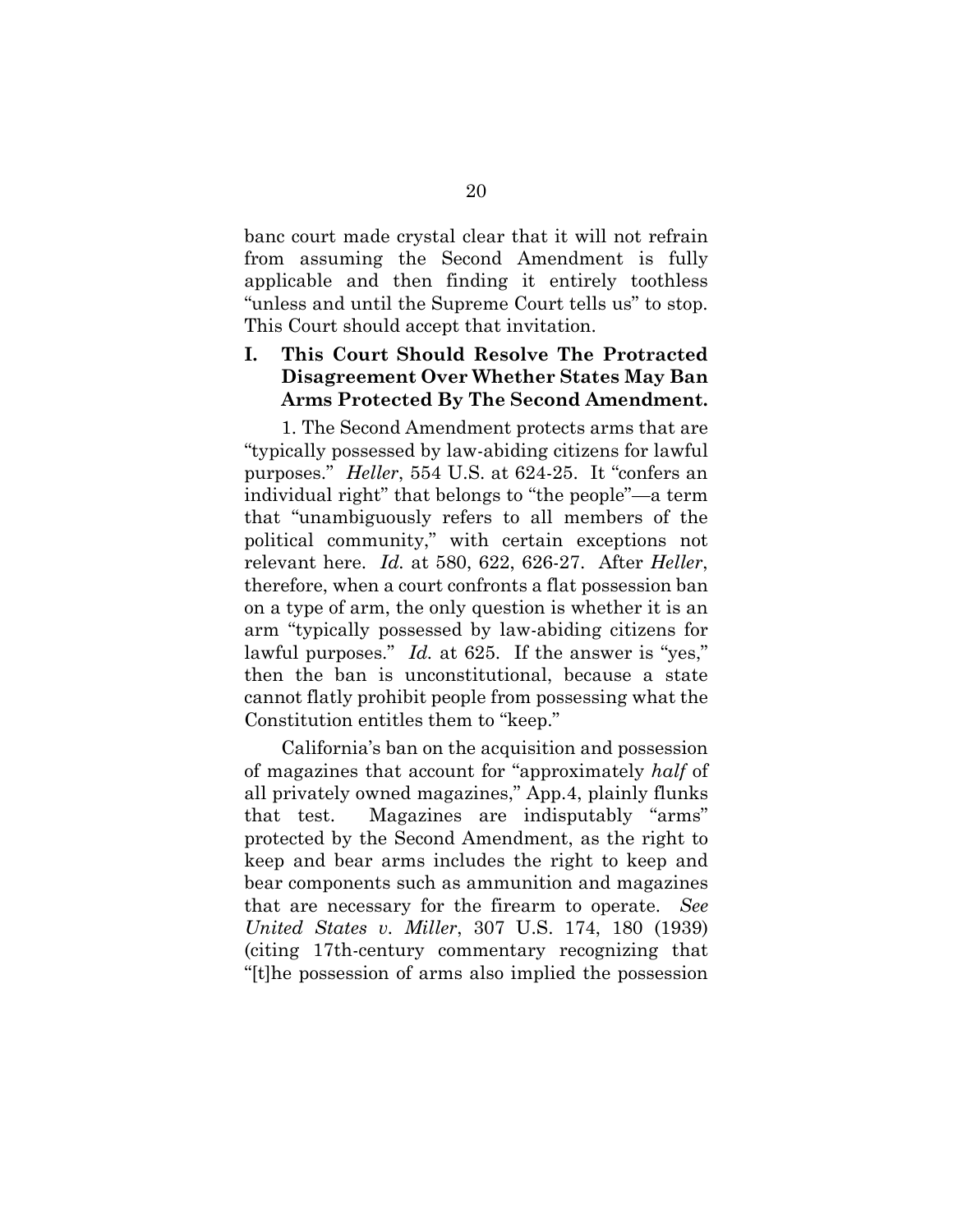of ammunition"). Indeed, even the Ninth Circuit has recognized that, "without bullets, the right to bear arms would be meaningless." *Jackson v. City & Cnty. of San Francisco*, 746 F.3d 953, 967 (9th Cir. 2014). And magazines that hold). And magazines holding more than 10 rounds of ammunition are typically possessed by law-abiding citizens for lawful purposes. The most popular handgun and the most popular long gun in America both come standard with a magazine that holds more than 10 rounds, as do countless others. *See supra* p.5-6. Millions of law-abiding Americans have lawfully purchased these arms, putting hundreds of millions of these magazines in civilian circulation. *Id.* That is why the district court, three-judge panel, and en banc panel all agreed that magazines capable of holding more than 10 rounds are ordinary—not large—magazines and are typically possessed for lawful purposes.

That should be the end of the inquiry. *Heller*  made clear that bans on protected arms cannot be sustained under the Second Amendment. That holding followed a long line of cases making clear that the government may not flatly ban constitutionally protected items or activities, even when there is a prospect of abuse. *See, e.g.*, *Ashcroft v. Free Speech Coal.*, 535 U.S. 234, 245 (2002) (government cannot ban virtual child pornography on the ground that it might lead to child abuse because "[t]he prospect of crime" "does not justify laws suppressing protected speech"); *Edenfield v. Fane*, 507 U.S. 761, 770-71, 773 (1993) (state cannot impose a "flat ban" on solicitation by public accountants on the ground that solicitation "creates the dangers of fraud, overreaching, or compromised independence"). Such extreme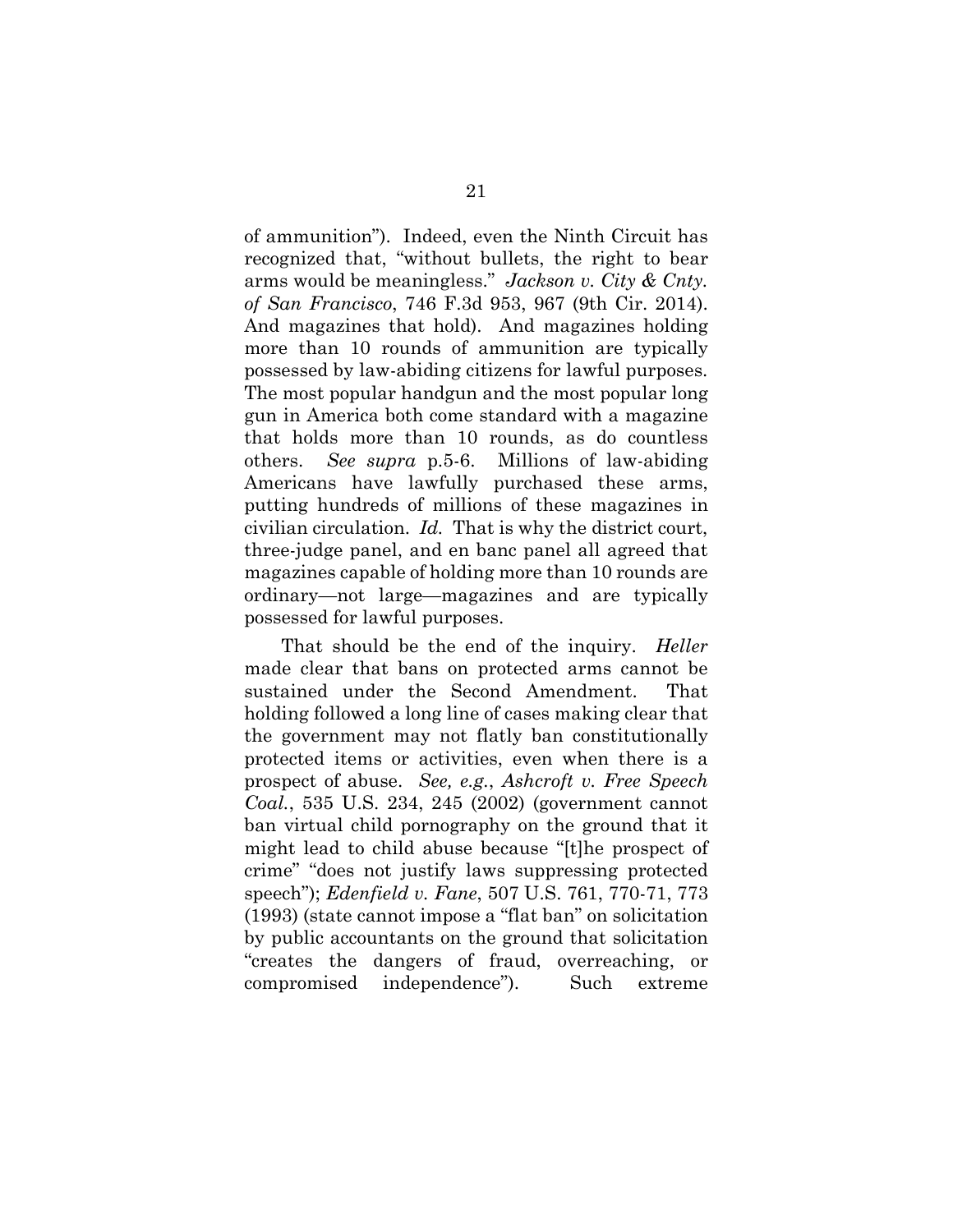prophylaxis is simply incompatible with the idea of constitutional protection. Flat bans, moreover, violate the foundational principle that "a free society prefers to punish the few who abuse [their] rights … after they break the law than to throttle them and all others beforehand." *Se. Promotions Ltd. v. Conrad*, 420 U.S. 546, 559 (1975); *accord Vincenty v. Bloomberg*, 476 F.3d 74, 84-85 (2d Cir. 2007); *Robb v. Hungerbeeler*, 370 F.3d 735, 743 (8th Cir. 2004).

2. The Ninth Circuit nevertheless upheld California's ban in all its overbroad, retrospective, and confiscatory glory. While other courts have reached similar conclusions when confronting the handful of state magazine prohibitions (though generally in the context of less draconian provisions), this issue has generated deep division among lower-court jurists, as evidenced by the views of the panel majority and the en banc dissents in this very case. For instance, in *Association of New Jersey Rifle & Pistol Clubs v. Grewal*, currently pending before this Court on petition for a writ of certiorari, the Third Circuit split 8-6 on the same issue, with Judges Jordan, Hardiman, Bibas, Porter, Matey, and Phipps voting to rehear en banc a panel decision that upheld a similar confiscatory ban. As Judge Bibas put it in an earlier dissent on the same question, "[p]eople commonly possess large magazines to defend themselves and their families in their home[]," and that should be the "end of [the] analysis" under *Heller*. *ANJRPC,* 910 F.3d at 130 (Bibas, J., dissenting).

The Fourth Circuit's history with this issue reflects a similar pattern. A panel majority of Judges Traxler and Agee held that Maryland should at least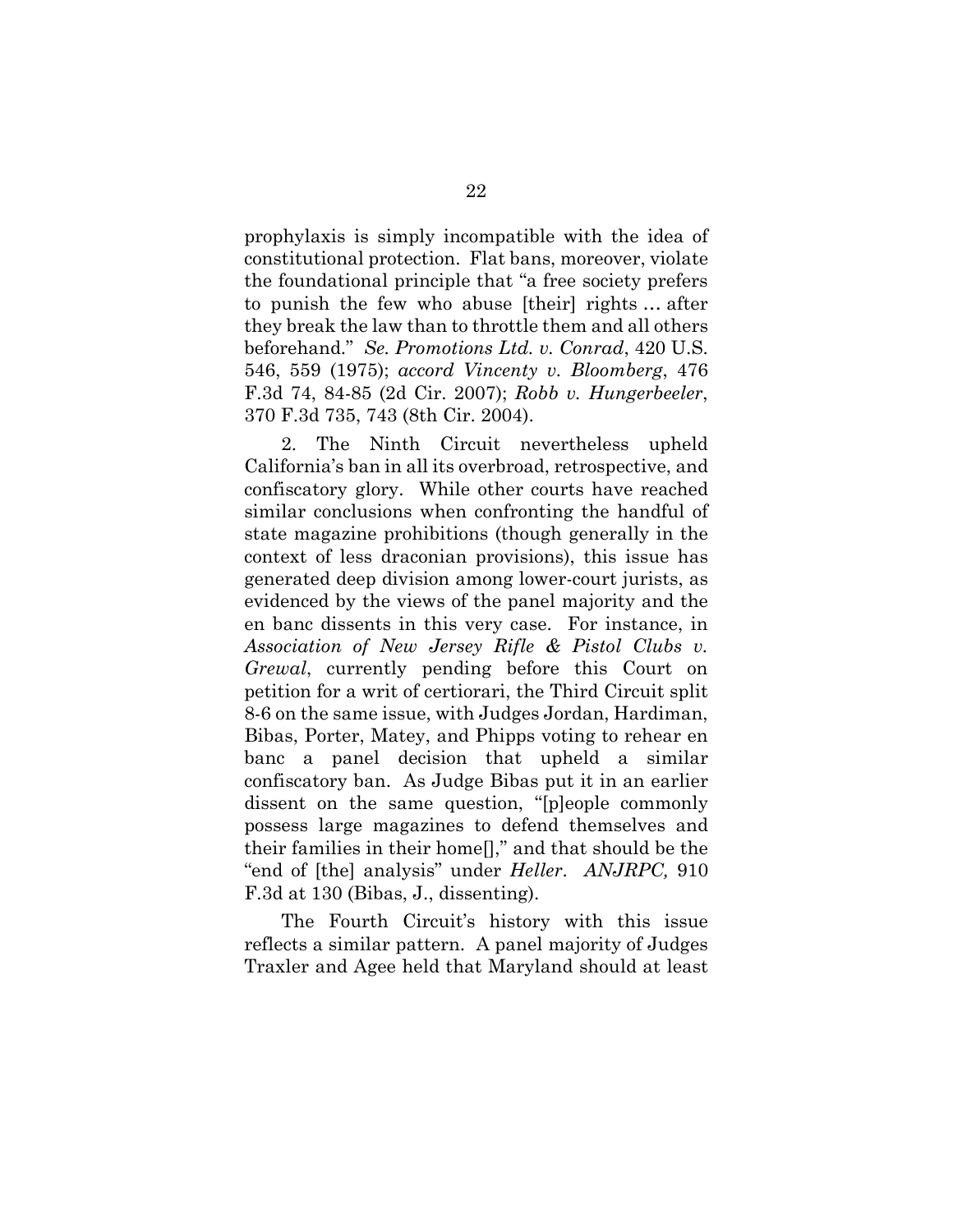have to try to justify its 10-round magazine limit under strict scrutiny. *Kolbe v. Hogan*, 813 F.3d 160 (4th Cir. 2016) (vacated panel opinion). But, just as in the Ninth Circuit, the panel promptly had its decision reversed en banc, over the dissent of Judges Traxler, Niemeyer, Shedd, and Agee. *Kolbe*, 849 F.3d at 160 (Traxler, J., dissenting). Meanwhile, Judge Manion in the Seventh Circuit reasoned that "a total prohibition of a class of weapons … used to defend [the plaintiff's] home and family" deserves "the highest level of scrutiny" and thus would have invalidated a local ordinance banning magazines capable of holding more than 10 rounds of ammunition. *Friedman v. City of Highland Park*, 784 F.3d 406, 418 (7th Cir. 2015) (Manion, J., dissenting). As he explained, an "outright … ban[]" is the "bluntest of instruments," so a prohibition on citizens acquiring or possessing magazines in their homes is necessarily "unconstitutional." *Id.* at 419.

Many of those opinions also drew on the views expressed by then-Judge Kavanaugh in *Heller v. District of Columbia* (*Heller II*), 670 F.3d 1244 (D.C. Cir. 2011). Dissenting from a decision upholding the District of Columbia's ban on semi-automatic rifles and magazines capable of holding more than 10 rounds, Judge Kavanaugh held that because such rifles are "in common use by law-abiding citizens for self-defense in the home, hunting, and other lawful uses," they are "constitutionally protected" and thus "D.C.'s ban on them is unconstitutional." *Id.* at 1269- 70 (Kavanaugh, J., dissenting). That is exactly the case with respect to the magazines California has banned.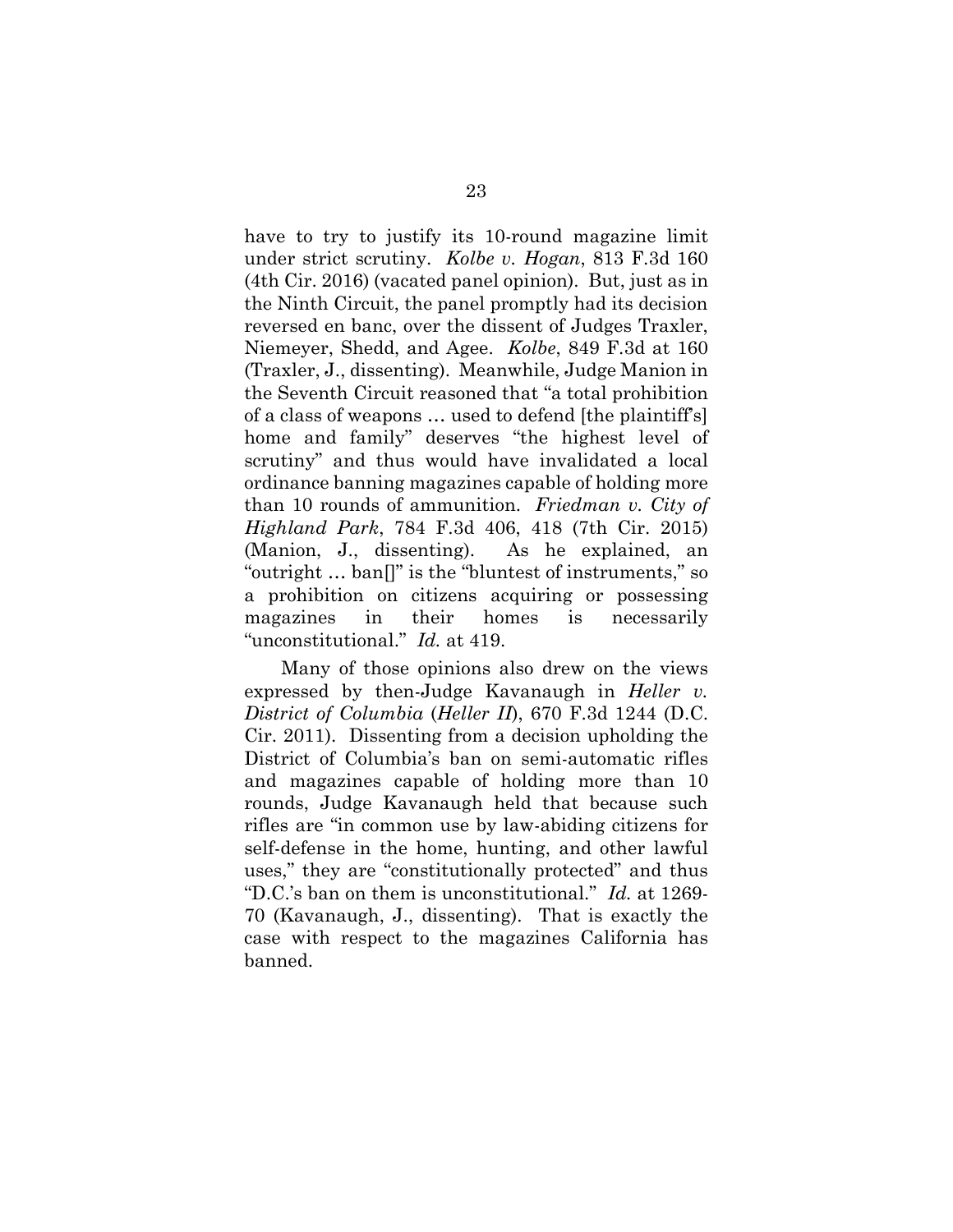This case presents an ideal vehicle to address this important question that has divided leading jurists from coast to coast. This case comes to the Court after final judgment, with multiple lengthy opinions on both sides of the issue, and after extensive percolation in the lower courts, including district-court and panel decisions assessing the law under multiple different forms of scrutiny. And this Court is the last thing standing between California and its law-abiding citizens who have safely possessed magazines without incident since before the first prospective ban in 2000. California's efforts to confiscate those long-held and constitutionally protected magazines have been on hold since this litigation was first filed, but the decision below green lights that confiscation. The Court's intervention is thus both justified and absolutely vital.

**II. This Court Should Decide Whether Law-Abiding Citizens May Be Compelled To Dispossess Themselves Of Lawfully Acquired Property Without Just Compensation.**

California's decision not only to prospectively ban magazines capable of holding more than 10 rounds of ammunition, but also to confiscate them from lawabiding citizens who lawfully acquired them before the ban was enacted, is one of the rare government initiatives that violates not one, but two provisions of the Bill of Rights. The majority's takings holding is as profoundly wrong as it is profoundly important.

The Takings Clause provides that "private property" shall not "be taken for public use, without just compensation." U.S. Const. amend. V; *see Chi., Burlington & Quincy R.R. Co. v. City of Chicago*, 166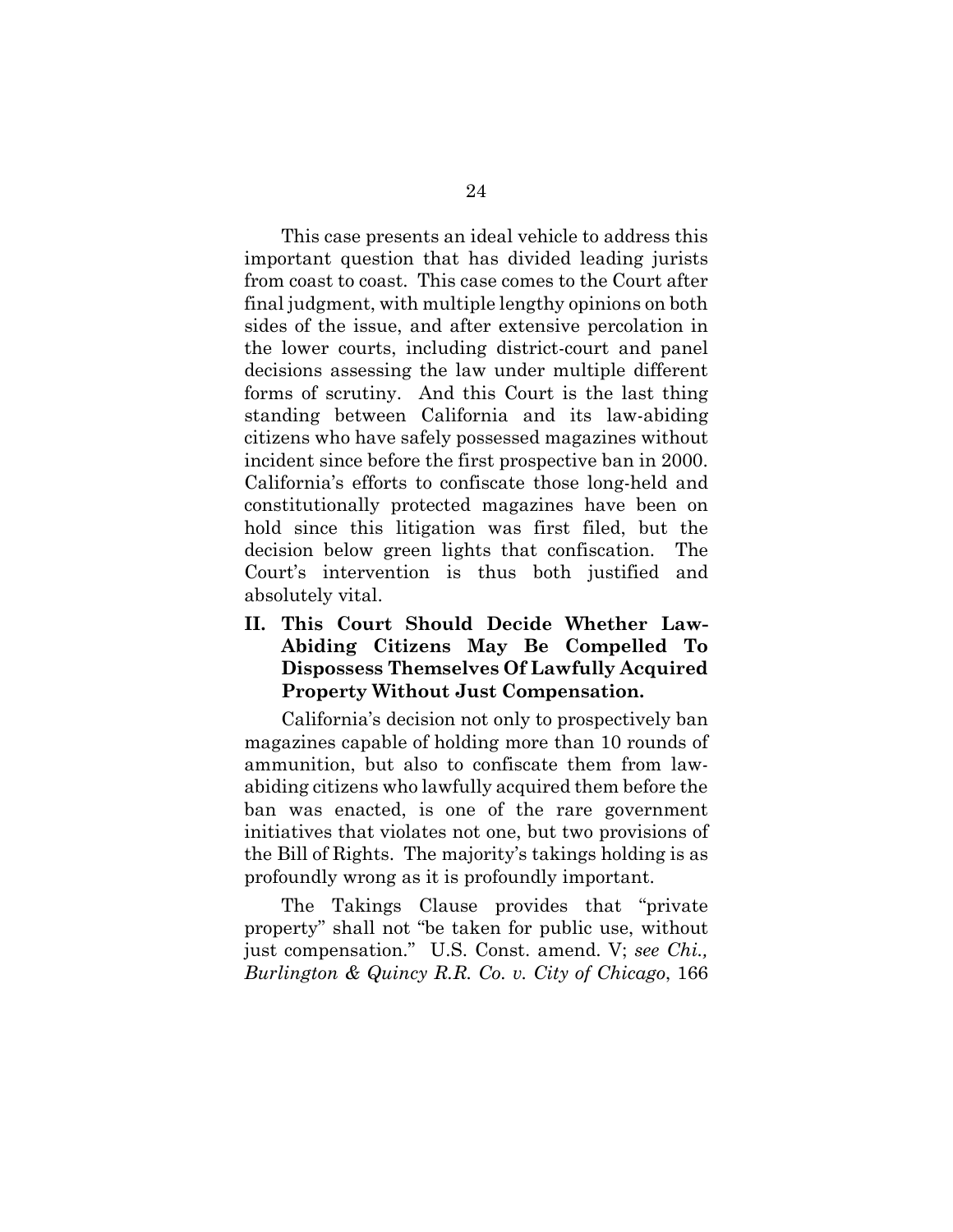U.S. 226, 239 (1897) (applying Takings Clause to the states). A physical taking occurs whenever the government "dispossess[es] the owner" of property. *Loretto*, 458 U.S. at 435 n.12; *Tahoe-Sierra Pres. Council, Inc. v. Tahoe Reg'l Plan. Agency*, 535 U.S. 302, 324 n.19 (2002). That is true of personal property just as of real property; the "categorical duty" imposed by the Takings Clause applies "when [the government] takes your car, just as when it takes your home." *Horne*, 576 U.S. at 358. And it is true even when the government-authorized "invasion" is only partial. *Cedar Point Nursery v. Hassid*, 141 S.Ct. 2063, 2072 (2021). California's confiscatory ban plainly runs afoul of those settled principles: It forces citizens to dispossess themselves of their lawfully acquired property without any compensation from the state.

The en banc court dismissed petitioners' takings claim only by embracing positions that are at profound odds with this Court's precedents. The panel held that California's ban effects no physical taking because the law allows property owners to "modify or sell" their property, rather than surrender it. App.3; *see* App.38. But the panel missed the forest for the trees: None of those so-called "options" provides a viable way for ordinary, law-abiding citizens to *keep* their constitutionally protected property. There can be no question that three of the means of compliance surrendering the magazine to law enforcement, transferring or selling it to someone else, or removing it from the state, App.462—require physical dispossession. The owner must literally hand the property over to a third party or "keep" it somewhere where it cannot actually be possessed. *See Kelo v. City of New London*, 545 U.S. 469, 473-75 (2005) (sale to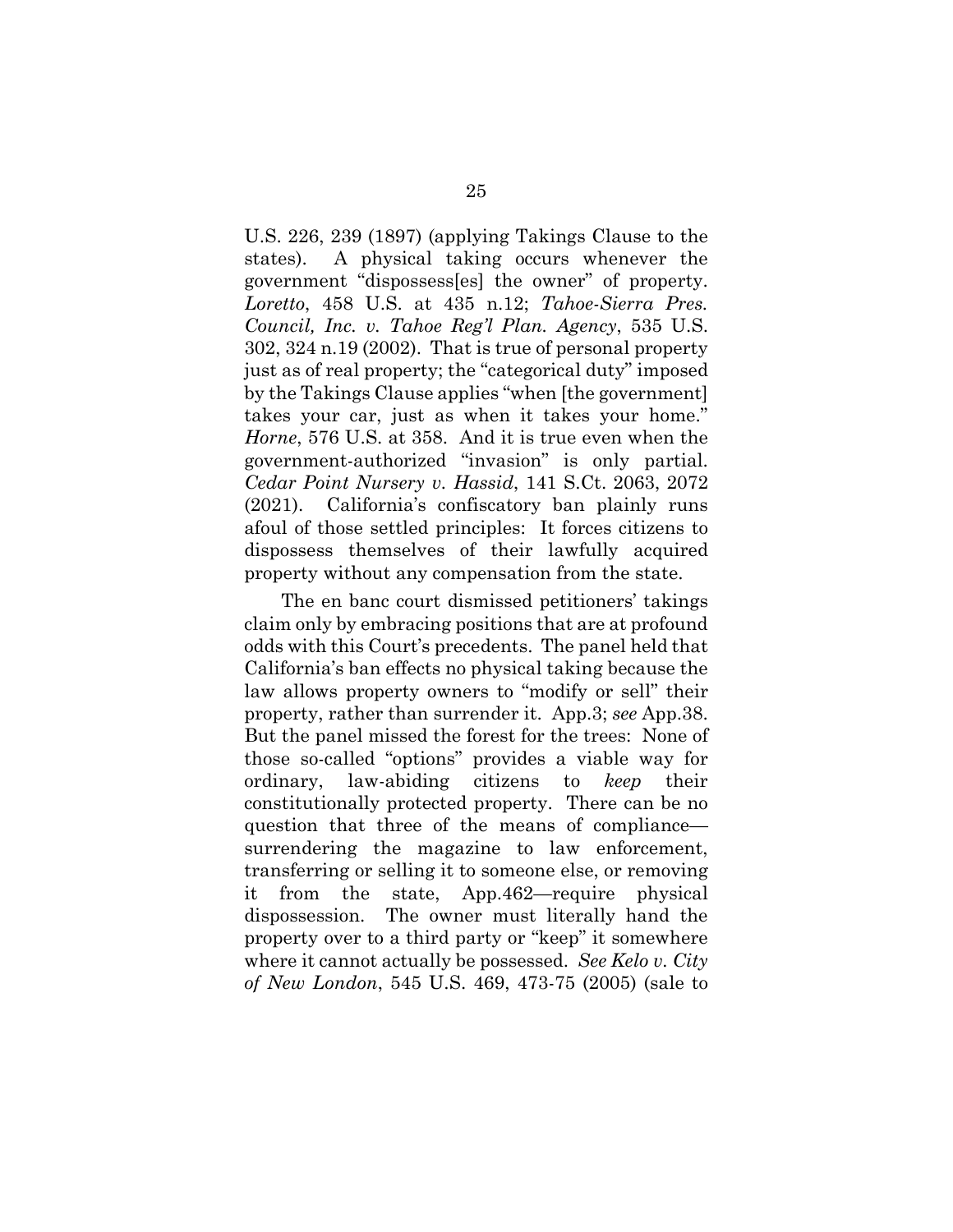private entity); *Cedar Point*, 141 S.Ct. 2063 (temporary visit by union organizers).

The option to modify the magazines, App.461, fares no better, as this Court's precedents make abundantly clear. In *Horne*, it made no difference that the raisin growers could have avoided the taking by "plant[ing] different crops" or selling "their raisinvariety grapes as table grapes or for use in juice or wine." 576 U.S. at 365. And in *Loretto*, it made no difference that the property owner could have avoided the taking by converting her building into something other than an apartment complex. 458 U.S. at 439 n.17. As this Court has repeatedly admonished, "property rights 'cannot be so easily manipulated.'" *Horne*, 576 U.S. at 365 (quoting *Loretto*, 458 U.S. at 439 n.17).[2](#page-38-0)

The en banc panel's efforts to distinguish *Horne*  and *Loretto* only underscore how far the Ninth Circuit has strayed from this Court's precedents. According to the panel, *Loretto* and *Horne* are different because they "concerned regulations of non-dangerous, ordinary items." App.39. Even putting to one side that the magazines at issue are ordinary, constitutionally protected, and useful in averting danger, the Takings Clause does not distinguish based on the characteristics of the property. And even if it did, surely it would provide *more* protection to property that *another* provision of the Constitution

<u>.</u>

<span id="page-38-0"></span><sup>2</sup> At a minimum, forcing citizens to permanently modify their property or render it inoperable places an unconstitutional condition on the possession of their property, which itself is a taking. *See Koontz v. St. Johns River Water Mgmt. Dist.*, 570 U.S. 595, 605 (2013).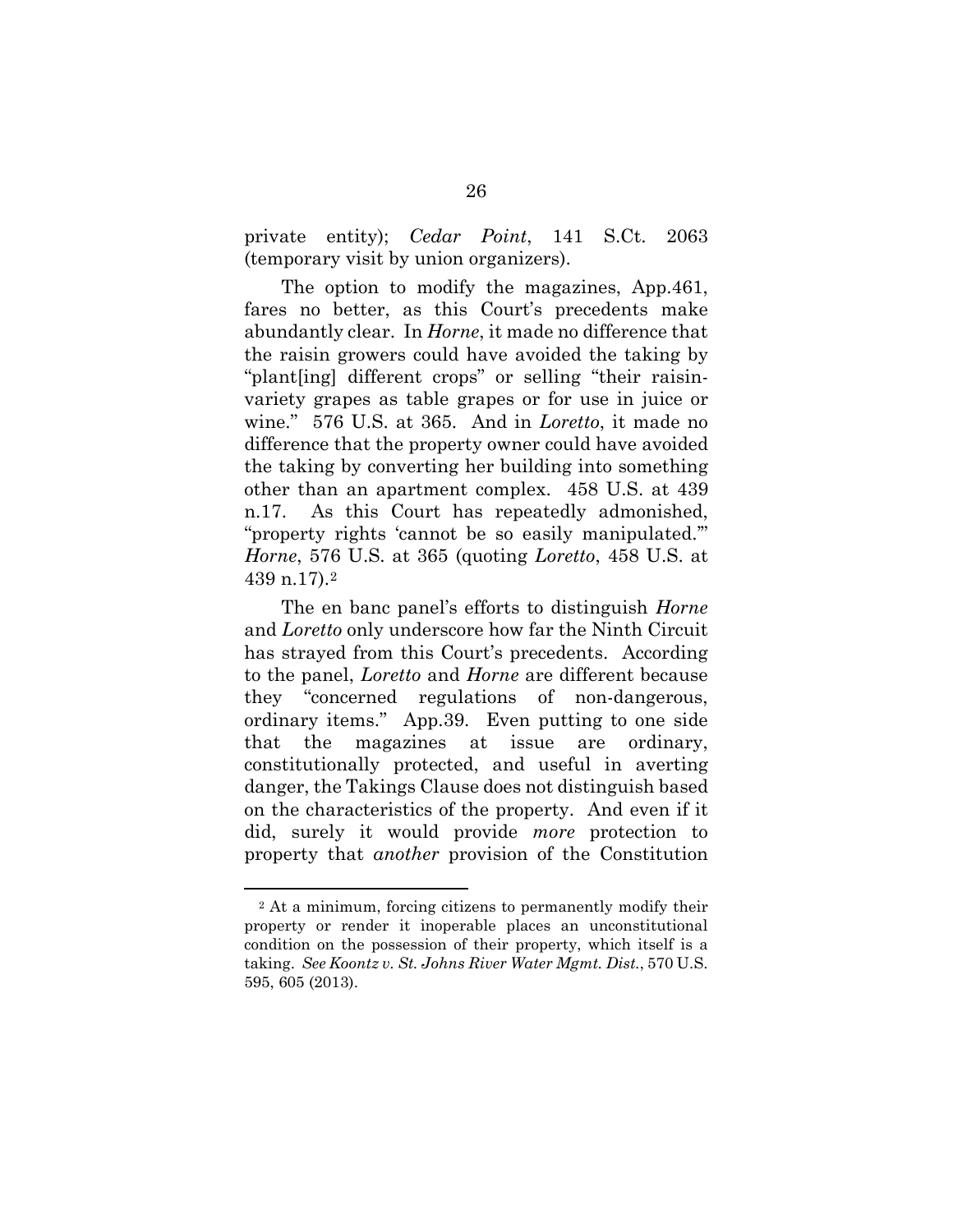specifically entitles the people to "keep" than to property that does not enjoy any special constitutional status.

The Ninth Circuit's effort to exempt firearms from the scope of the Takings Clause is both wrong and upside down. It is bad enough to hold that the state may flatly prohibit citizens from possessing what the Constitution protects. To hold that the state may freely *confiscate* what the Constitution protects without even providing just compensation adds constitutional insult to constitutional injury. Even if that result could somehow be reconciled with the Second Amendment, there is no Second Amendment exception to the Takings Clause.

### **III. This Court Should Reject The Convoluted Heightened-In-Name-Only Form Of Scrutiny Embraced By Numerous Courts Of Appeals.**

This case also provides an ideal opportunity—and a veritable challenge—to inter the malleable, rightsdenying Second Amendment "two-step" that pervades courts of appeals, which allows courts to decide (or at least assume) that something is protected by the Second Amendment, yet then proceed to "balance" that protection away. *See* App.14, 18, 29; *ANJRPC*, 910 F.3d at 117; *Worman v. Healey*, 922 F.3d 26, 37 (1st Cir. 2019); *N.Y. State Rifle & Pistol Ass'n, Inc. v. Cuomo* (*NYSRPA*), 804 F.3d 242, 254 (2d Cir. 2015); *Friedman*, 784 F.3d at 414-15; *Heller II*, 670 F.3d at 1252-53. As courts that have embraced this approach undoubtedly recognize, there is no harm in assuming that something is constitutionally protected if it can be suppressed anyway. But that is the exact opposite of the dynamic with constitutional rights subject to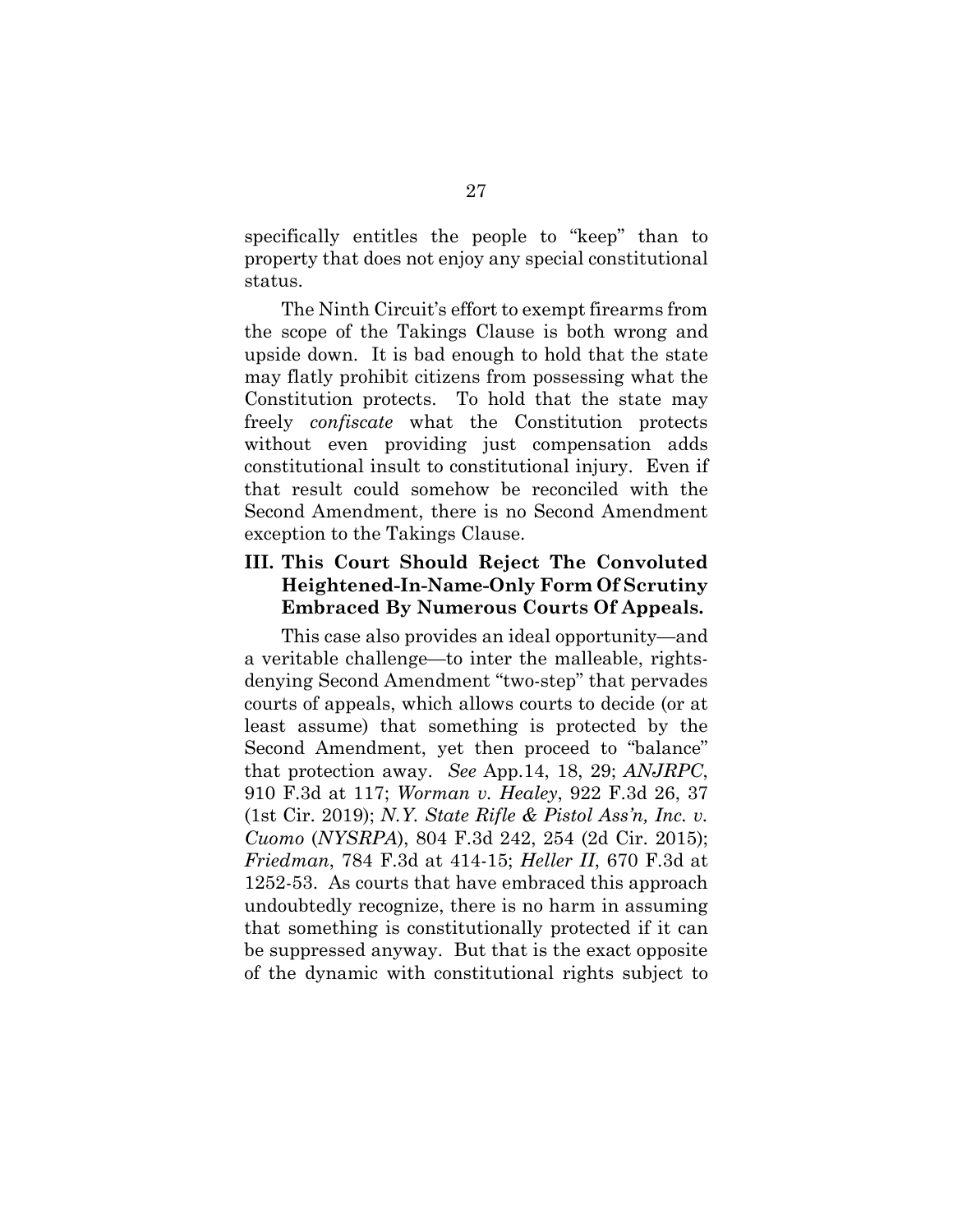actual heightened scrutiny, where defendants fight tooth and nail to avoid a finding that a case involves protected speech, as opposed to government speech or libel, because the nearly inevitable consequence of such a finding is that the government loses, and the Constitution is vindicated. Yet that massive disconnect has not stopped courts from labeling this Second Amendment two-step "heightened scrutiny."

There is no better illustration of the fatal defects of that approach than its application to magazine bans. Courts upholding such bans have assumed that such magazines are protected "arms." *See* App.18; *ANJRPC*, 910 F.3d at 116-17; *Worman*, 922 F.3d at 37; *NYSRPA*, 804 F.3d at 260; *Friedman*, 784 F.3d at 415; *Heller II*, 670 F.3d at 1261. That assumption prevents the courts from having to linger too long over the undeniable fact that millions of magazines capable of holding more than 10 rounds are safely owned by lawabiding citizens for lawful purposes. That fact, which should be well-nigh outcome-determinative, can be dealt with summarily and assumed arguendo. The en banc court was certainly correct that this path is "welltrodden." App.18; *ANJRPC*, 910 F.3d at 117 ("assum[ing] without deciding that LCM's are typically possessed by law-abiding citizens for lawful purposes and that they are entitled to Second Amendment protection"); *Worman*, 922 F.3d at 30 ("We assume, without deciding, that the proscribed weapons have some degree of protection under the Second Amendment."); *NYSRPA*, 804 F.3d at 257 ("[W]e proceed on the assumption that these laws ban weapons protected by the Second Amendment."); *Heller II*, 670 F.3d at 1261 ("assuming" Second Amendment is implicated).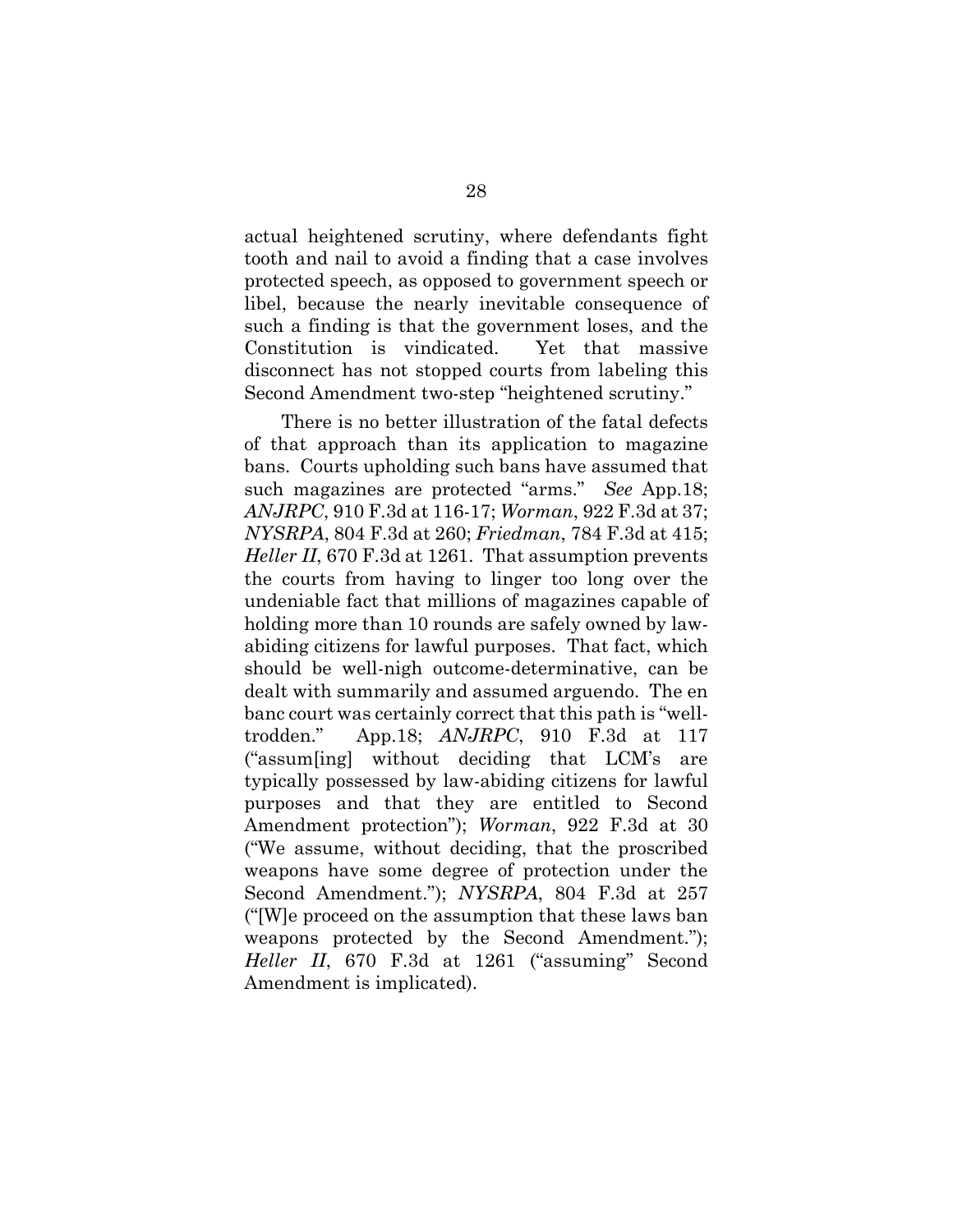That quick, if begrudging, assumption then paves the way for the systematic deprivation of any meaningful protection at the second phase of the Second Amendment two-step. The decision below is again illustrative. According to the en banc majority, "[t]he *only* question" at step two "is whether California's ban is a 'reasonable fit' for reducing the harm caused by mass shootings." App.31 (emphasis added). Yet even though the majority acknowledged (with incredible understatement) that a blanket ban is "an imperfect" fit, the court nonetheless "must" give "deference" to the purportedly "reasonable legislative judgment" that prohibiting law-abiding citizens from possessing magazines with a higher capacity will somehow meaningfully "reduce deaths and serious injuries" arising from mass shootings. App.35. That kind of reflexive deference to legislative judgments is not scrutiny. It barely even entails balancing, which is exactly what *Heller* rejected precisely because it would make it too easy for courts to balance away rights the framers went to the trouble of enshrining in our founding document. 554 U.S. at 634; *id.* at 693- 705 (Breyer, J., dissenting) (treating the state's interest as grave, balancing the interests, deferring to the legislature's evaluation of the evidence, and upholding the law in face of the Second Amendment challenge).

Moreover, wholly missing from that approach is the hallmark of any heightened scrutiny worthy of the name: meaningful analysis of whether a law is "narrowly tailored to serve a significant governmental interest." *Packingham*, 137 S.Ct. at 1736. The Ninth Circuit is a case in point, as in the Second Amendment context the court has repeatedly "required … only that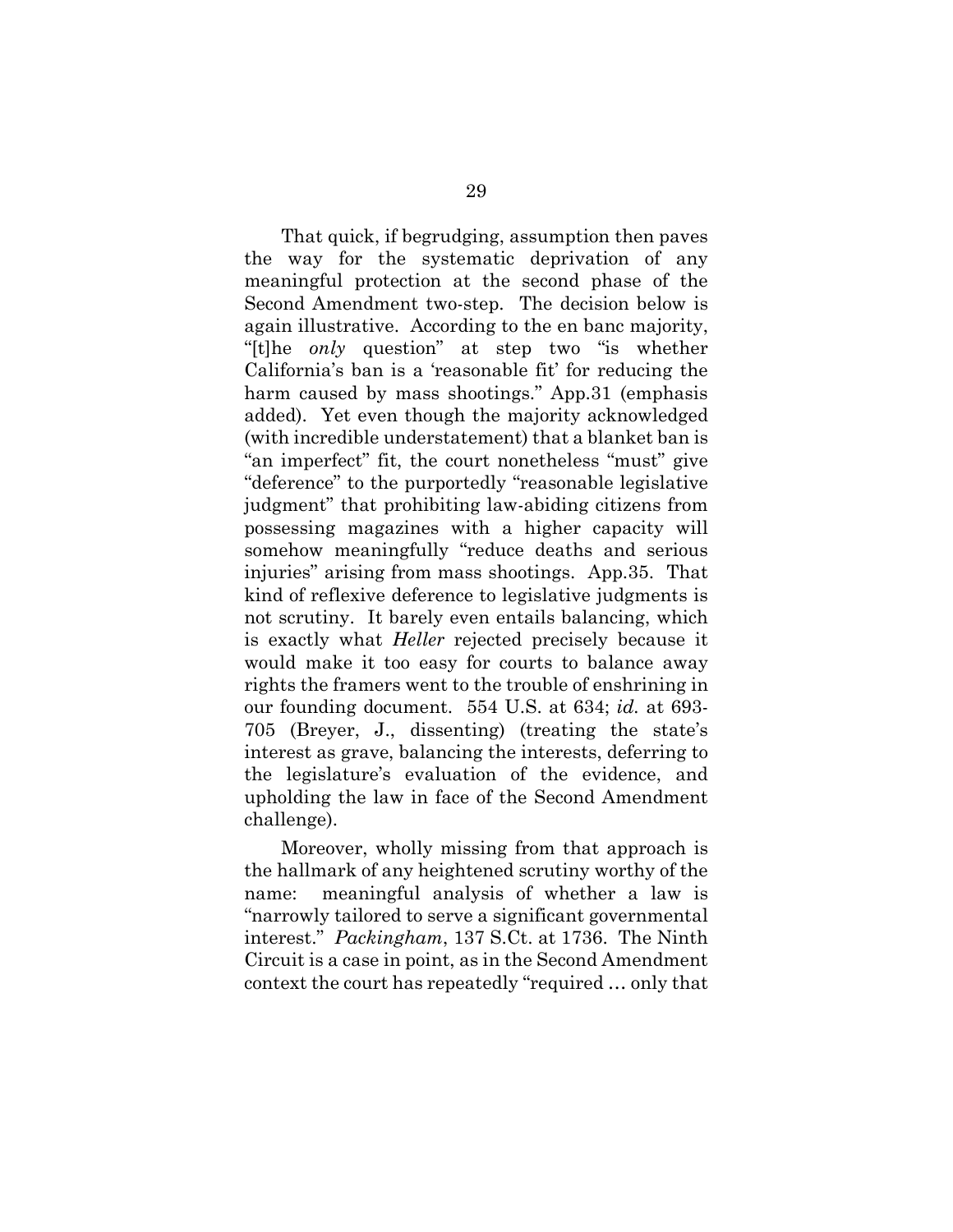the regulation 'promote[] a substantial government interest that would be achieved less effectively absent the regulation." *Silvester v. Harris*, 843 F.3d 816, 829 (9th Cir. 2016) (quoting *Fyock v. Sunnyvale*, 779 F.3d 991, 1000 (9th Cir. 2015)). But as this Court just reiterated—in a case reversing the Ninth Circuit, no less—heightened scrutiny requires narrow tailoring even when strict scrutiny does not apply. *Ams. for Prosperity Found. v. Bonta*, 141 S.Ct. 2373, 2384 (2021); *see also, e.g.*, *McCullen v. Coakley*, 573 U.S. 464, 486 (2014); *McCutcheon v. Fed. Election Comm'n*, 572 U.S. 185, 218 (2014) (plurality op.).

Remarkably, the majority here completely ignored *Americans for Prosperity* even though that case rejected the exact same "substantia[l] relat[ion] to the important government interest" test that the Ninth Circuit routinely employs in Second Amendment cases. *See, e.g.*, *Silvester,* 843 F.3d at 827. As that and other cases from this Court make abundantly clear, the real question is not simply whether it was "reasonable" for the legislature to think that its chosen means might advance its interests. It is whether the government can carry its burden of demonstrating that its chosen means are narrowly tailored to avoid "burden[ing] substantially more [protected conduct] than is necessary to further [its] legitimate interests." *McCullen*, 573 U.S. at 486. Flat bans are the antithesis of narrow tailoring. Indeed, there is no greater burden on constitutionally protected activity than flatly prohibiting it. Any test that deems a flat ban a "reasonable" means of accomplishing the state's objectives thus virtually by definition does not entail the requisite tailoring analysis.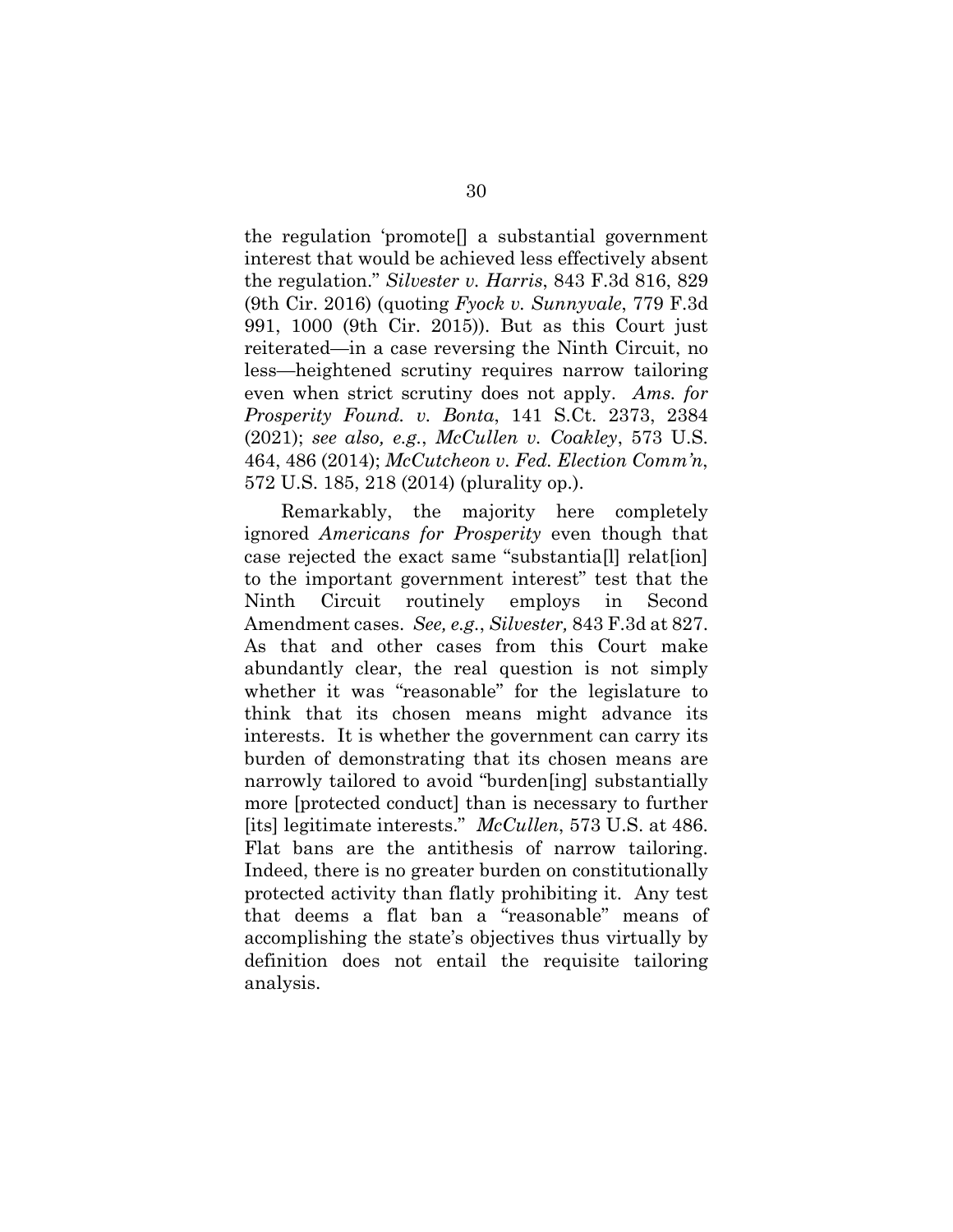In short, under the normal rules (and certainly the rules that the Court just reiterated in *Americans for Prosperity*), California's law plainly could not survive. The state painted with the broadest strokes possible, simply obliterating the right to keep magazines typically and commonly possessed for selfdefense, even if they had been lawfully purchased and safely possessed without incident for decades. Such a law could be upheld only under a test that requires no tailoring at all, which is exactly what the Ninth Circuit employs. Yet the Ninth Circuit has announced that its Second Amendment two-step is here to stay. Indeed, the en banc panel essentially dared the Court to review this case by boldly declaring that it will not abandon its rights-denying two-step "[u]nless and until the Supreme Court tells us." App.14.

The time has come to take the Ninth Circuit up on its invitation. Court after court has used the "twostep" approach to deny the Second Amendment's protection, while purporting to profess fleeting fealty to the right and this Court's precedents by assuming that the right is implicated. That approach radically unprotects Second Amendment rights. And the corrosive effects of that approach extend far beyond the Second Amendment. When "the people" are told by this Court that they have a Second Amendment right to keep and bear arms, and yet witness the lower courts deny that right in practice—50 times out of 50 in the Ninth Circuit—while giving lip service to the right and this Court's precedents, that cannot help but breed cynicism. This Court has already promised the people that the fundamental right to keep and bear arms should not be "singled out for special—and specially unfavorable—treatment." *McDonald*, 561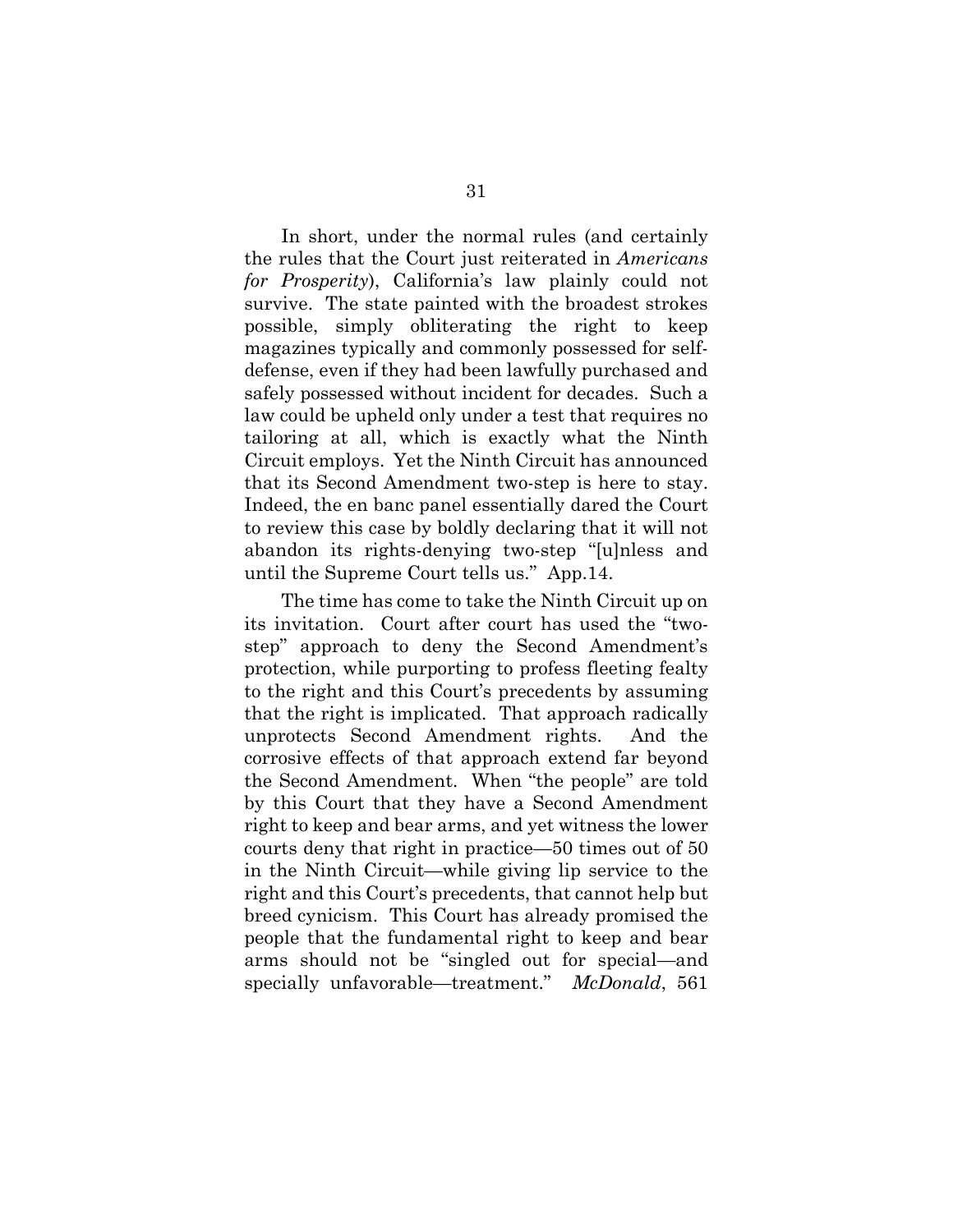U.S. 778-79 (plurality opinion). The standard of review needs to match that promise, not render it illusory time after time.

This case presents an excellent vehicle to provide the guidance necessary to ensure that lower courts will begin "properly applying *Heller* and *McDonald*" in the future. *N.Y. State Rifle & Pistol v. City of New York*, 140 S.Ct. 1525, 1527 (2020) (Kavanaugh, J., concurring). It comes to this Court after final judgment, with express consideration of the standard of review, with reasoned dissents, with panel and district court decisions that came out the other way, and after extensive percolation in the lower courts. And the en banc Ninth Circuit has made crystal clear that it will not alter its approach unless and until this Court mandates it. This Court should take the Ninth Circuit up on that offer and confirm that the Ninth Circuit has indeed "fundamentally misunderstood the basic framework for assessing Second Amendment challenges." App.14.